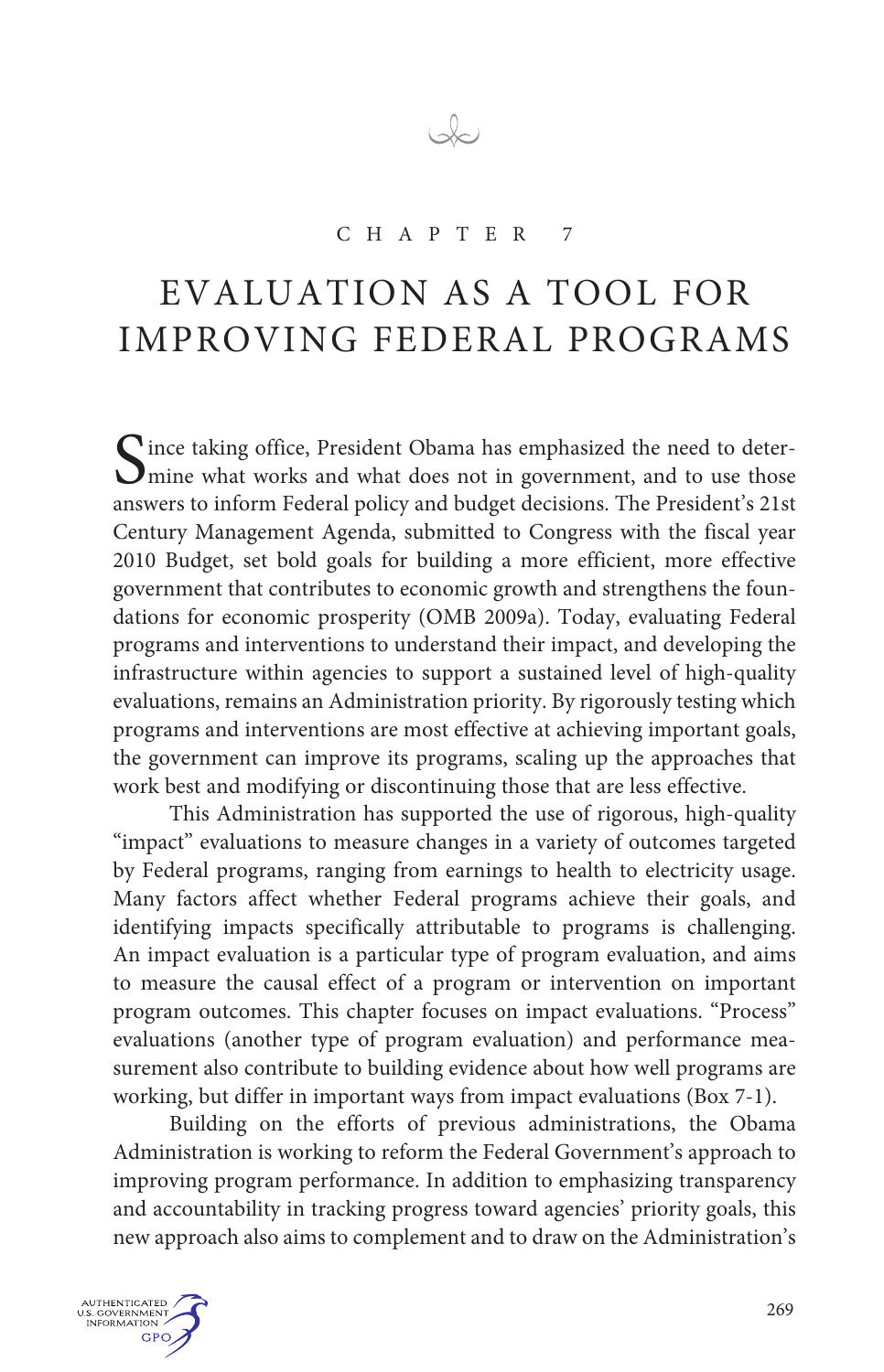#### **Box 7-1: Impact Evaluations, Process Evaluations, and Performance Measurement**

Program managers use many approaches to assess how programs operate and how well they work. Impact evaluations aim to identify the causal effects of a program or intervention on some outcome or outcomes of interest. Impact evaluations are distinct from other types of program evaluation and performance measurement. For example:

• **Process evaluations** analyze the effectiveness of how programs deliver services relative to program design, professional standards, or regulatory requirements. For instance, a process evaluation might focus on whether a program is reaching the target number of participants or whether caseworkers are consistently following a specified protocol for providing services. Process evaluations help ensure that programs are running as intended, but in general these evaluations do not directly examine whether programs are achieving their outcome goals (GAO 2011).

• **Performance measurement** is a broader category that encompasses "the ongoing monitoring and reporting of program accomplishments, particularly progress toward pre-established goals" (GAO 2011). Typically, performance measures provide a descriptive picture of how a program is functioning and how participants are faring on various "intermediate" outcomes, but do not attempt to rigorously identify the causal effects of the program. For instance, performance measures for a job training program might capture how many individuals are served, what fraction complete the training, and what fraction are employed a year later. But these measures will not answer the question of how much higher these individuals' employment rates are as a result of having completed the training. Nonetheless, performance measures serve as important indicators of program accomplishments and can help establish that a program is producing apparently promising (or troubling) outcomes.

While process evaluations and performance measurement are useful at all stages of a program's maturity, they can be particularly useful for providing evidence about how programs are working in the early years of a program's history when impacts on program outcomes may not be detectable and rigorous, high-quality impact evaluations are not possible. A logic model—a tool that depicts the intended links between program investments and outcomes and helps to ensure program activities will achieve desired outcomes—can facilitate agency efforts to develop high-quality "intermediate" indicators of impacts as well as an understanding of alternative causal channels that can affect important program outcomes.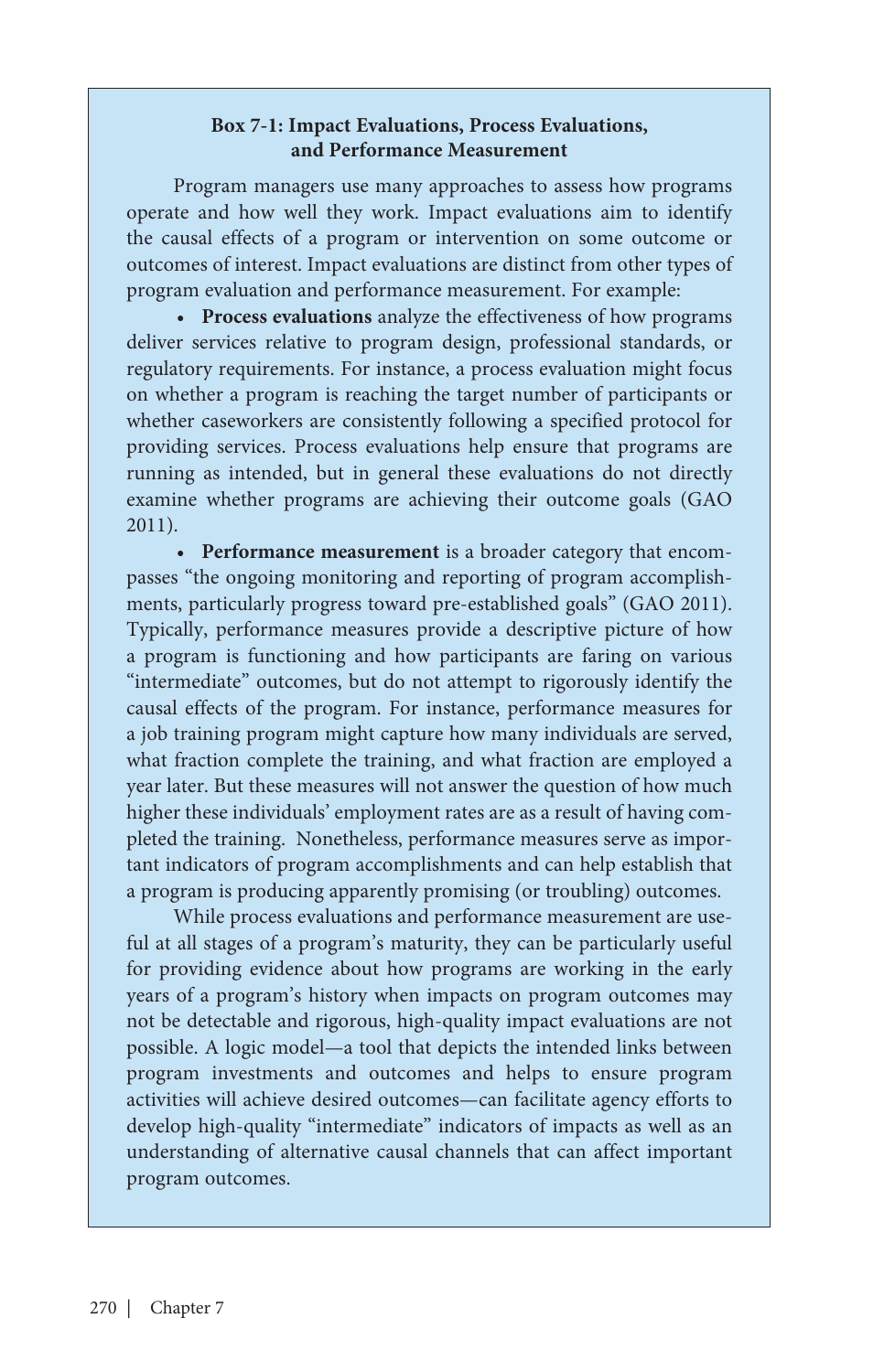program evaluation efforts. For example, the Administration this year is establishing strategic reviews within agencies to strengthen the use of evidence in strategic and budget decisions.

This chapter provides an overview of the implementation and use of impact evaluation in Federal programs, with a special focus on the lessons learned so far in this Administration. It begins with a discussion of some challenges inherent in conducting rigorous impact evaluations in government programs. The chapter then focuses on Administration efforts to build and to use evidence, including actions taken on lessons learned from completed evaluations, launching new evaluations in areas where not enough is known, and creating a culture of evidence-building in Federal programs, especially grant programs. The final section identifies opportunities for further progress: for example, through increasing legislative support and removing legislative barriers, embedding evaluation into routine program operations, and using existing program data to measure outcomes and impacts.

## **Conducting Rigorous Impact Evaluations in Federal Programs**

Science, business, and government routinely confront the problem of ascertaining the effect of a program, policy, or initiative. Is a newly developed drug effective in treating the condition for which it was developed? Does a new marketing strategy boost sales? Does a preschool program improve participants' outcomes, such as success in elementary school? Despite the different settings, these questions all focus on measuring the effect of an intervention or program on one or more outcomes of interest.

One basic approach to answering questions like these is to look at outcomes before and after the "treatment"—for instance, before and after taking a drug, before and after a new marketing strategy is rolled out, or before and after participation in an education program. Another straightforward approach is to compare outcomes for program participants with outcomes for non-participants. In complex policy environments, however, these simple approaches will often give the wrong answers. Take, for example, a job training program designed to help unemployed workers get jobs. The data may show that program participants were much more likely to be employed a year after the training program than before they entered the program. But if the unemployment rate has fallen substantially over the course of the program, then the gains may be due to the improving economy, not to the training program. Similarly, a government program offering start-up assistance to new businesses may appear to boost success rates. But if capable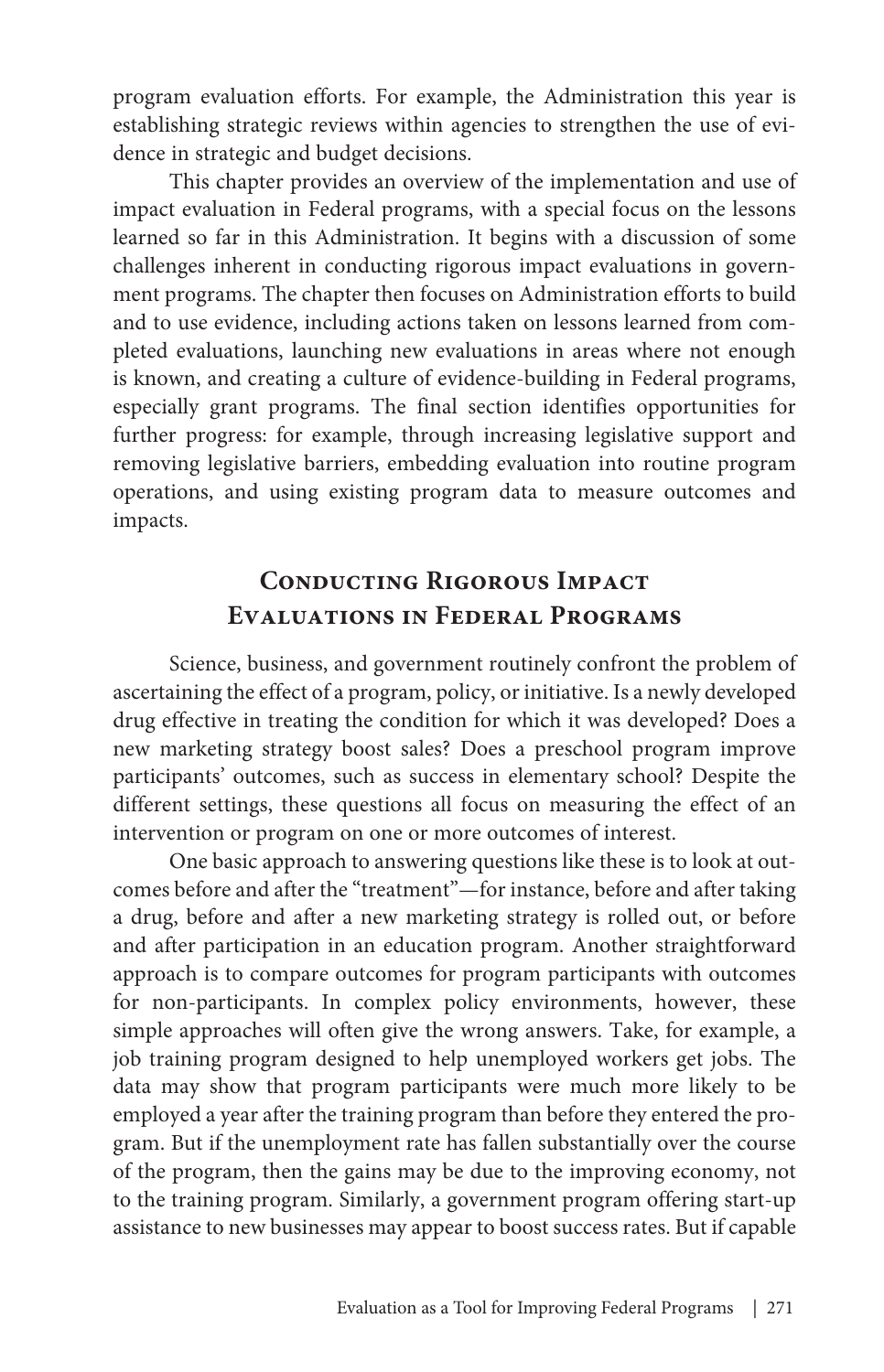entrepreneurs are more likely than less capable ones to participate in the program, then self-selection of program participants, not the program itself, may be driving those better outcomes.

A strong impact evaluation needs a strategy for constructing more valid comparisons—specifically, for identifying "treatment" and "control" groups for which differences in outcomes can reasonably be attributed to the program or intervention rather than to some other factor. Impact evaluations conducted using rigorous, high-quality methods provide the greatest confidence that observed changes in outcomes targeted by the program are indeed attributable to the program or intervention. It is well recognized within Congress and other branches of government (for example, GAO 2012, National Research Council 2009), in the private sector (Manzi 2012), in non-governmental research organizations (Coalition for Evidence-Based Policy 2012, Walker et al. 2006), and in academia (for example, Imbens 2010; Angrist and Krueger 1999; Burtless 1995) that evaluations measuring impacts on outcomes using random assignment provide the most definitive evidence of program effectiveness.

Although the classic impact evaluation design entails random assignment of recipients into treatment and control groups as part of the experiment, the goal of constructing valid comparisons sometimes can be achieved by taking advantage of natural variation that produces as-if randomness, an approach referred to as a quasi-experiment. Quasi-experiments can sometimes be much less expensive than traditional large-scale random assignment experiments, and are discussed further below.

#### *Estimation of Causal Effects of a Program or Intervention*

The starting point for estimating the causal effect of a program or intervention is being precise about what constitutes a causal effect. Consider a treatment delivered at the individual level: either the individual received the treatment, or did not. The difference between the potential outcome if the individual received the treatment and the potential outcome if the individual did not is the effect of the treatment on the individual.<sup>1</sup> The challenge of estimating this treatment effect stems from the fact that any given individual either receives the treatment or does not (for example, a child either does or does not attend preschool). Thus, for any given person only one of two potential outcomes can be observed. The fact that we cannot directly observe the counterfactual outcome (for example, the earnings a person who

<sup>&</sup>lt;sup>1</sup> No two individuals are the same, so in general the effect of a program or intervention differs from one individual to the next. For example, the effect of the preschool program could depend on the child's learning opportunities at home. Impact evaluation typically focuses on estimating an average causal effect, which is the average of the individual-level causal effects.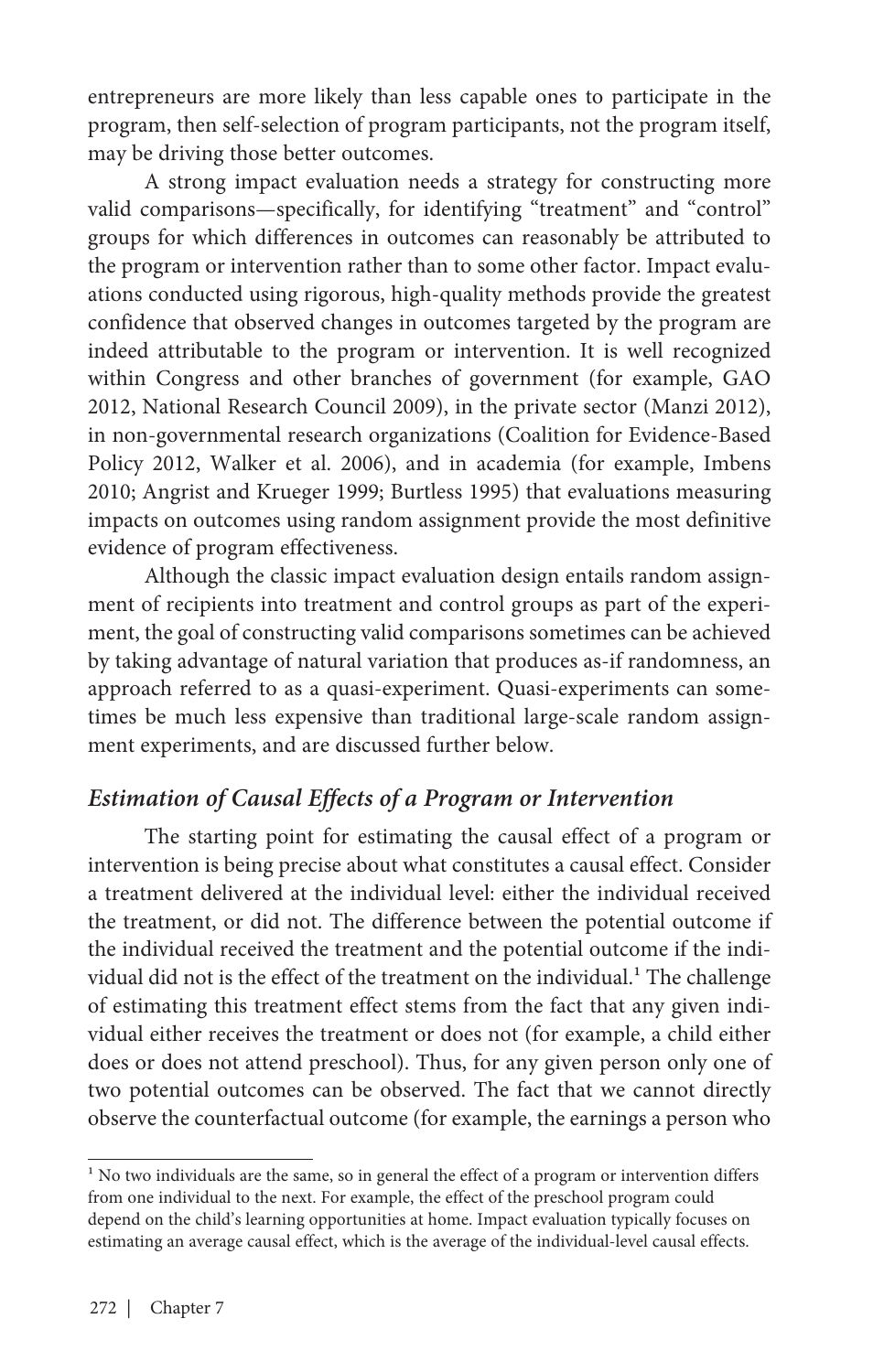went to preschool would have had if they had, in fact, not gone to preschool) implies that we cannot directly measure the causal effect. This problem of observing only one of the potential outcomes for any given individual is the fundamental problem of causal inference (Holland 1986).

Randomization provides a solution to the problem of not observing the counterfactual outcome. If individuals are randomly assigned to treatment and control groups, then on average the individuals in the two groups are likely to be the same in terms of other characteristics that might affect outcomes. As a result, one can safely assume that ex-post differences between the groups are the result of the treatment. To take the preschool example, simply comparing test scores of all U.S. elementary school children who had attended preschool to all U.S. elementary school children who had not would not provide confidence that higher test scores for the first group were an effect of preschool. The scores might reflect differences in family background, elementary school resources, or other important factors between the two groups. On the other hand, if a group of three-year olds are randomly assigned to attend or not attend preschool, and the preschool group has higher test scores in third grade, we can attribute the test score gains to attending preschool because the two groups would not be systematically different along other dimensions that might impact learning.

In most cases, simple comparisons of treated and untreated individuals without random assignment will not produce valid comparisons because treatment status will be correlated with other important factors. For example, if potential preschool enrollees were initially screened so that those with the least learning opportunities outside school were placed in the program, then we might find that the treatment group (enrollees) has worse outcomes than the control group. However, the reason for this finding is that enrollees are more disadvantaged than non-enrollees. The variation between treatment and control groups affects ultimate outcomes both through the treatment and the differences in learning opportunities outside school. Thus, any comparison of outcomes between treatment and control groups would measure the combined effects of both the treatment and those differences in learning opportunities.

Because randomized experiments can be expensive or infeasible, researchers have also developed methods to use as-if random variation in what is known as a quasi-experiment. The necessary condition for a highquality quasi-experimental design is that people are assigned to a treatment or control group in a way that mimics randomness. This can be done by forming treatment and control groups whose individuals have similar observable characteristics, and exploiting some rule that governs assignment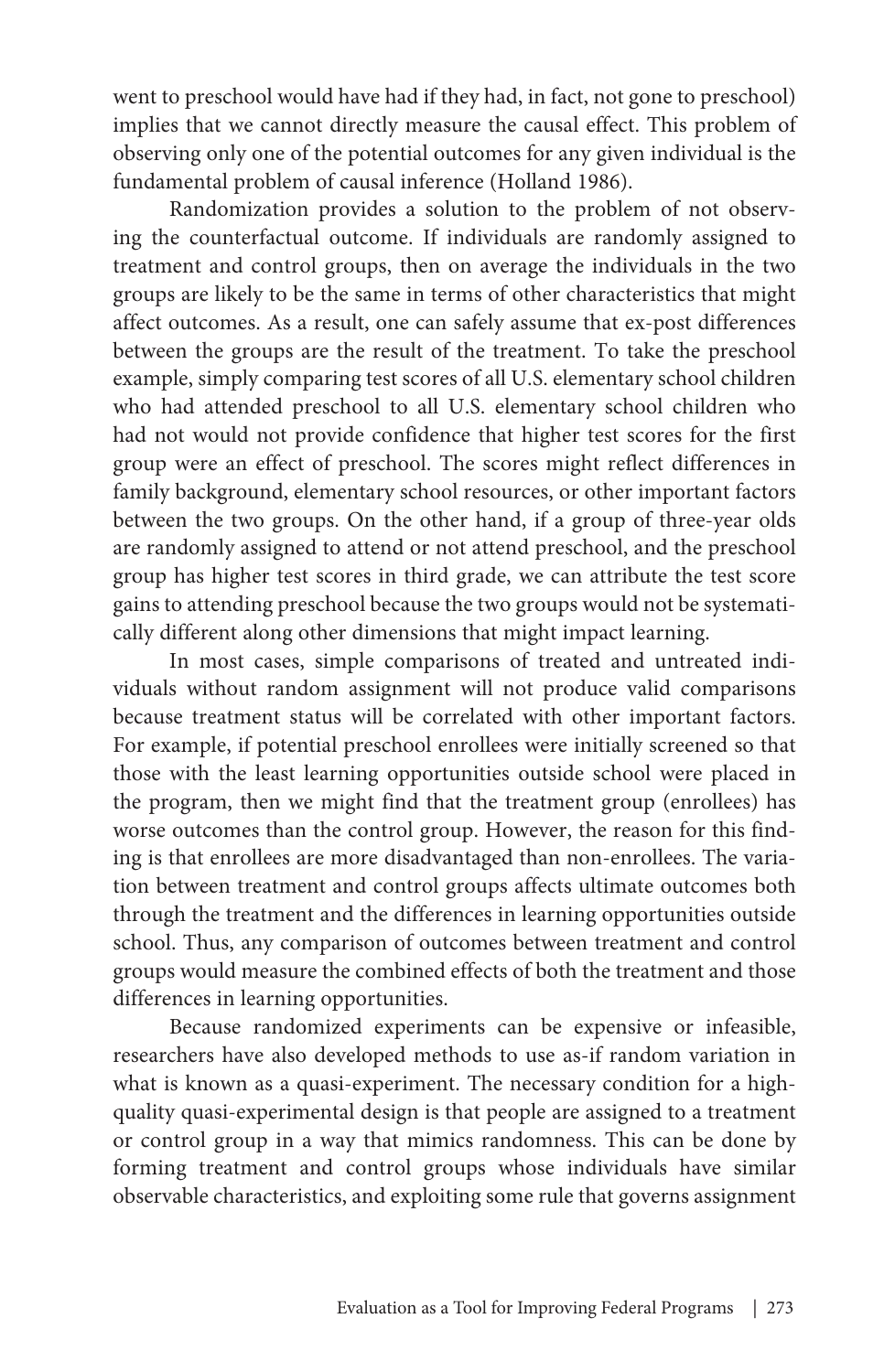to the treatment and control groups in a way that is plausibly unrelated to the outcome of interest.

One example of a quasi-experimental design that lends itself to estimating impacts of programs or interventions is when eligibility is determined based on one or more variables in a way that individuals who (just) qualify for the program are very much like those who (just) do not. If so, and if both eligible and ineligible applicants are tracked, then a method called regression discontinuity design can be used to compare the outcomes for individuals on the two sides of the threshold, controlling for other observable differences between the two groups.

Another example of quasi-experimental design is when a program varies across units for reasons unrelated to the program outcomes. Rothstein (2011), for example, exploits the fact that, due to different business cycle patterns combined with policy variation created by expirations and renewals of the Emergency Unemployment Compensation (EUC) program during the Great Recession, the number of available weeks of benefits available to jobseekers varied dramatically from month to month in differing ways across states. After controlling for local economic conditions, the haphazard nature of the changes in EUC benefit levels across states enabled estimation of EUC benefits on job-finding rates.

Describing the whole range of quasi-experimental approaches is beyond the scope of this chapter.<sup>2</sup> Quasi-experiments require stronger assumptions than randomized experiments and the debate around those assumptions makes it harder for quasi-experiments to be convincing, especially to non-experts. However, if the quasi-experimental variation used is plausibly unrelated to the outcomes of interest except through the treatment, quasi-experimental evidence can be convincing, with some methods and applications being nearly as compelling as randomized trials and others leaving more room for doubt.

#### *Other Criteria for High-Quality, Successful Impact Evaluations*

A strong impact evaluation also needs to address questions that are actionable and relate to outcomes that matter. In some cases, the actionable information might identify if a program is or is not effective. In other cases, the actionable information might identify which interventions are best at achieving important program outcomes, so that programs can be improved

<sup>&</sup>lt;sup>2</sup> For more extensive introductions to impact evaluation (both randomized experiments and quasi-experiments), see Angrist and Pischke (2008, ch. 1) and Stock and Watson (2010, ch. 13). Shadish, Cook, and Campbell (2002) and Berk and Rossi (1998) provide more advanced textbook treatments, and Imbens and Wooldridge (2009) provide a survey of recent methodological developments in the field.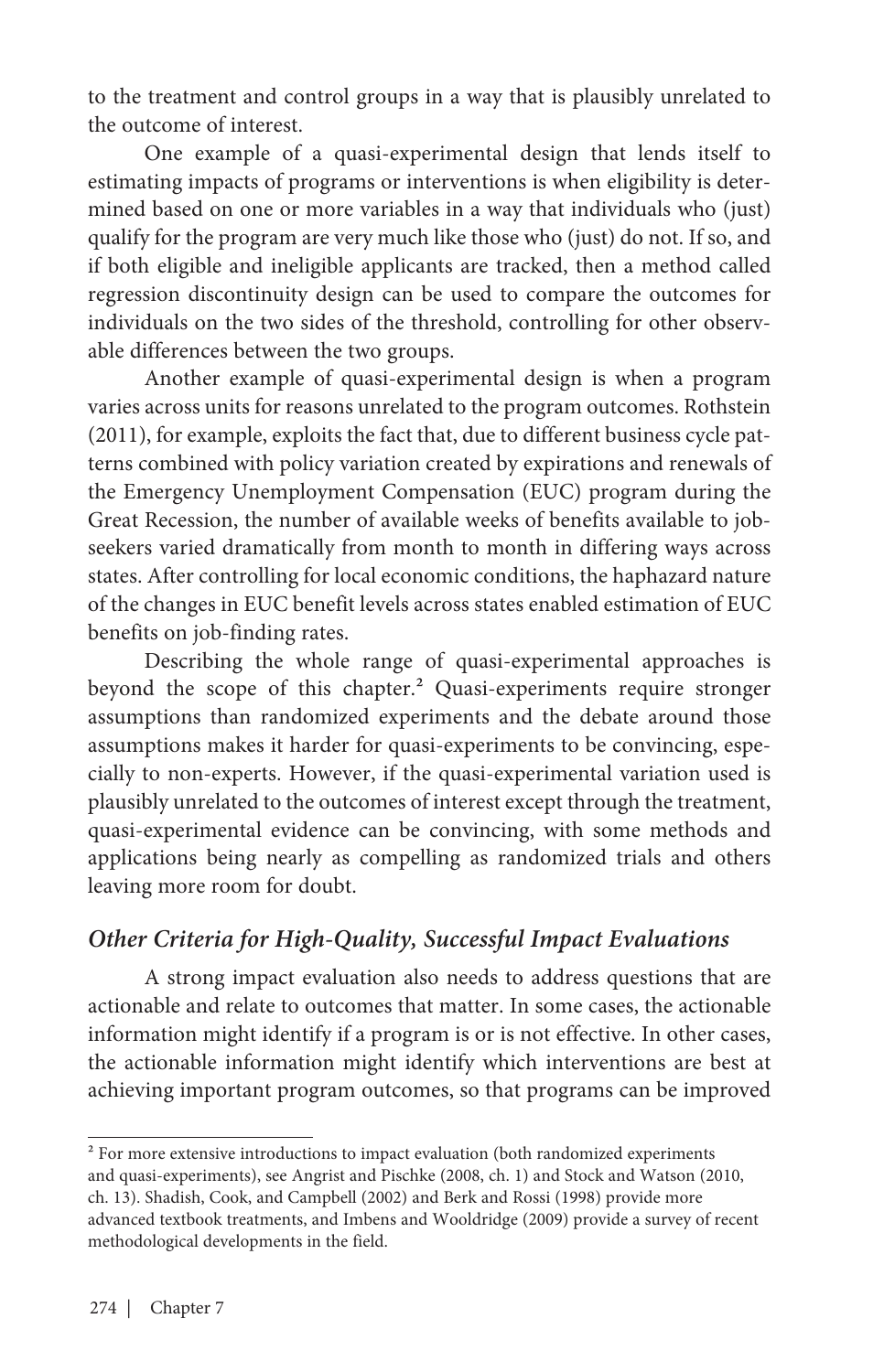by adopting successful interventions more broadly. However, if there are legal or other impediments to expanding an evaluated small-scale intervention, then learning that the intervention works does not directly lead to an action that can improve a program at a national level. In such cases, it may be better to allocate scarce evaluation resources to testing more modest interventions or ways to run the program more effectively.

For the second of these criteria—outcomes that matter—the longterm goals of a program must be considered. For a preschool program, the number of students enrolled is an easy-to-measure intermediate outcome. However, preschool enrollment may or may not be related to ultimate outcomes, such as high school graduation rates, employment rates, or income. It is also important to consider program size and stage of development, as programs or interventions must be sufficiently mature, and treatment and control groups sufficiently large, to obtain credible estimates of impact.

Other issues must also be addressed to conduct policy-relevant impact evaluations in government programs. At the most practical level, rigorous evaluation requires adequate funding, staff expertise, and often cooperation across different parts of an agency (or across multiple agencies). Rigorous evaluation also requires support from top agency management and program managers. Further, many Federal programs have multiple goals, which can make it hard to take action on evaluation findings when the results support some goals but not others.

An important part of evaluating a program is remaining open to the findings, regardless of the outcome, to inform the best course of action to improve outcomes going forward. Findings of positive impacts provide important feedback that may indicate whether additional investment is warranted. Findings of no impact, either for all participants and program goals or for important subsets of the participants and program goals, also send valuable signals that modifications—including reallocating program funding to other strategies that could better achieve outcomes—are needed.

## *Lower-Cost Ways for Impact Evaluations to Facilitate Real-Time Learning*

Large-scale random-assignment studies of social programs have been very influential, but also can be quite expensive, and their expense has been a major impediment to wide-scale adoption of learning and program improvement through randomization. For this reason, researchers have focused on lower-cost methods for learning about program effectiveness.

One lower-cost method is to build randomization into the design of the program, so that data on program performance can be tracked and evaluated on an ongoing basis. This strategy has been pioneered as a management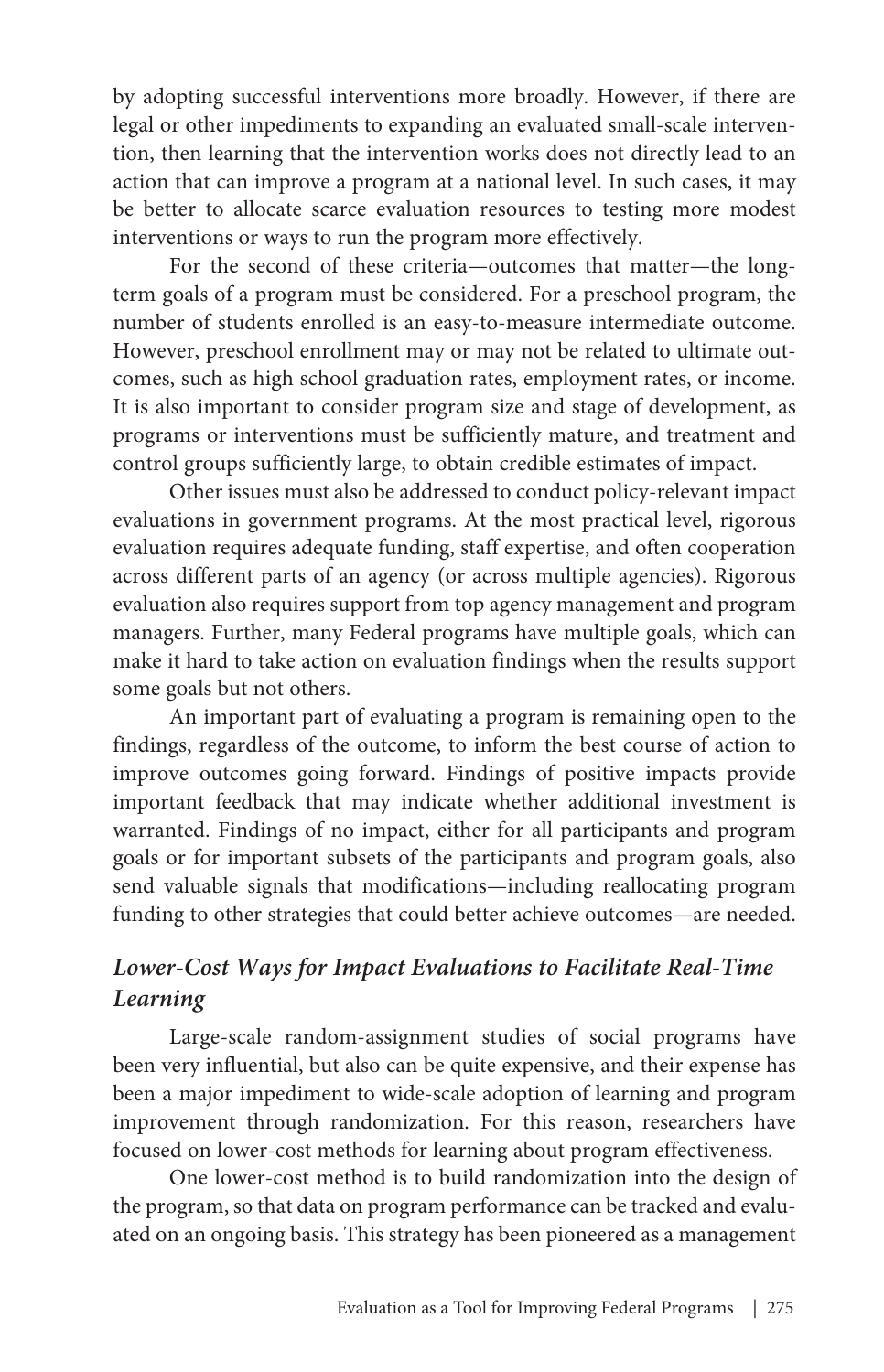tool in the private sector for ongoing product and process improvement. Indeed, some companies run thousands of randomized studies annually: by 2000, Capital One was running 60,000 studies annually using randomization methods, as they experimented with different strategies to determine what works. Google has also run randomized experiments in the tens of thousands in some years (Manzi 2012).

In the public sector, Federal agencies are also finding ways to conduct high-quality evaluation strategies at lower cost, including ways that employ the lessons learned from behavioral economics (Box 7-2). The U. S. Department of Agriculture's Food and Nutrition Service is conducting a range of rigorous demonstration projects to further develop the evidence base of effective strategies for programs that address food insecurity and improve nutrition among children; one such project implements low-cost environmental changes in lunchrooms to encourage students to make healthier food choices. One demonstration found that merely placing fruit in a colorful bowl in a convenient part of the lunch line can lead to an increase in fruit sales of up to 102 percent (Wansink, Just, and Smith 2011). Funding research for these simple, evidence-based interventions allows for the development of effective strategies to strengthen the nutrition and hunger safety net for the more than 30 million children fed by the National School Lunch Program.

Utilizing existing data and independent programmatic changes to measure outcomes is another strategy that agencies are using to minimize evaluation costs. For example, the Department of Justice's National Institute of Justice conducts impact evaluations of interventions that can help inform the approximately 18,000 local law enforcement agencies that do not individually have the resources to test interventions on their own. Hawaii's Opportunity Probation with Enforcement (HOPE) program was established as a demonstration pilot for drug-involved probationers in Hawaii. The pilot tested the efficacy of "swift and certain" sanctions against probationers who fail to meet the conditions of their probation. The randomized controlled experiment found that after one year, probationers who received very frequent drug testing (every other day) and—if they failed the drug test—an immediate court date and a modest but certain sanction (a night in jail), were 72 percent less likely to use drugs, 61 percent less likely to skip meetings with their supervisory officers, 55 percent less likely to be arrested for a new crime, and 53 percent less likely to have their probation revoked. These reductions led to HOPE participants being sentenced to an average of 48 fewer days in prison than those in the control group who received the traditional delayed but more severe sentence (National Institute of Justice). Because of the high costs associated with servicing inmates in prison,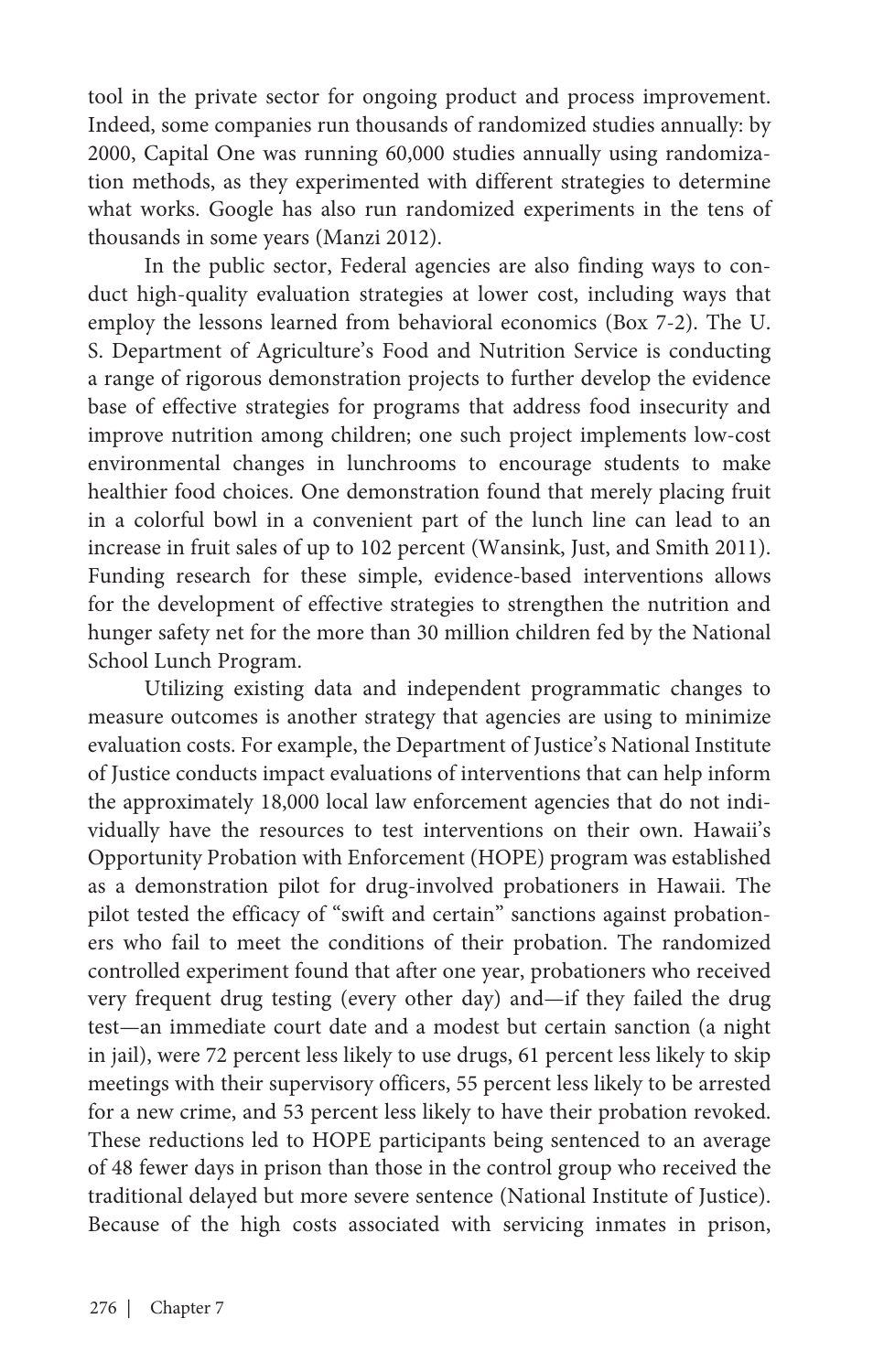#### **Box 7-2: Using Behavioral Economics to Inform Potential Program Improvements**

Increasingly, agencies are using insights from behavioral science to implement low-cost evaluations that can be used to improve program design. Utilizing randomized experiments or other rigorous evaluation designs, these studies examine aspects of program operations that can be re-designed to help people take better advantage of available programs and services—such as by simplifying application processes or highlighting the availability of student financial aid. Recently, the White House Office of Science and Technology Policy assembled a cross-agency team of behavioral science and evaluation experts—the U.S. Social and Behavioral Sciences Team—to help agencies identify promising opportunities for embedding behavioral insights into program designs and to provide the necessary technical tools to rigorously evaluate impact. Such low-cost, real-time experiments can help Federal programs operate more effectively and efficiently.

any intervention that reduces prison time can generate large savings. By making use of available administrative data, evaluations employing quasiexperimental and randomized controlled trial designs were implemented at a cost of only \$150,000 and \$230,000, respectively.<sup>3</sup> A follow-up analysis is examining the long-term impacts of the intervention; this model is also being piloted in four other locations.

 The often-lengthy time between implementation and results of a rigorous evaluation can also discourage its use, but agencies are looking for ways to speed up the evaluation process to gain actionable insights more quickly. For example, the Center for Medicare and Medicaid Innovation (the "Innovation Center"), which was created by the Affordable Care Act of 2010, is using an innovative "Rapid Cycle" approach and high-quality evaluation methods to develop and test innovative payment and service delivery models designed to reduce expenditures while preserving or enhancing quality of care for Medicare, Medicaid and Children's Health Insurance Program beneficiaries. By giving more rapid feedback to health providers, as Box 7-3 shows, the Rapid Cycle approach provides actionable information, allows for more frequent course corrections, and supports continuous quality improvement (Shrank 2013).

<sup>&</sup>lt;sup>3</sup> Cost estimates supplied by the Department of Justice's National Institute of Justice.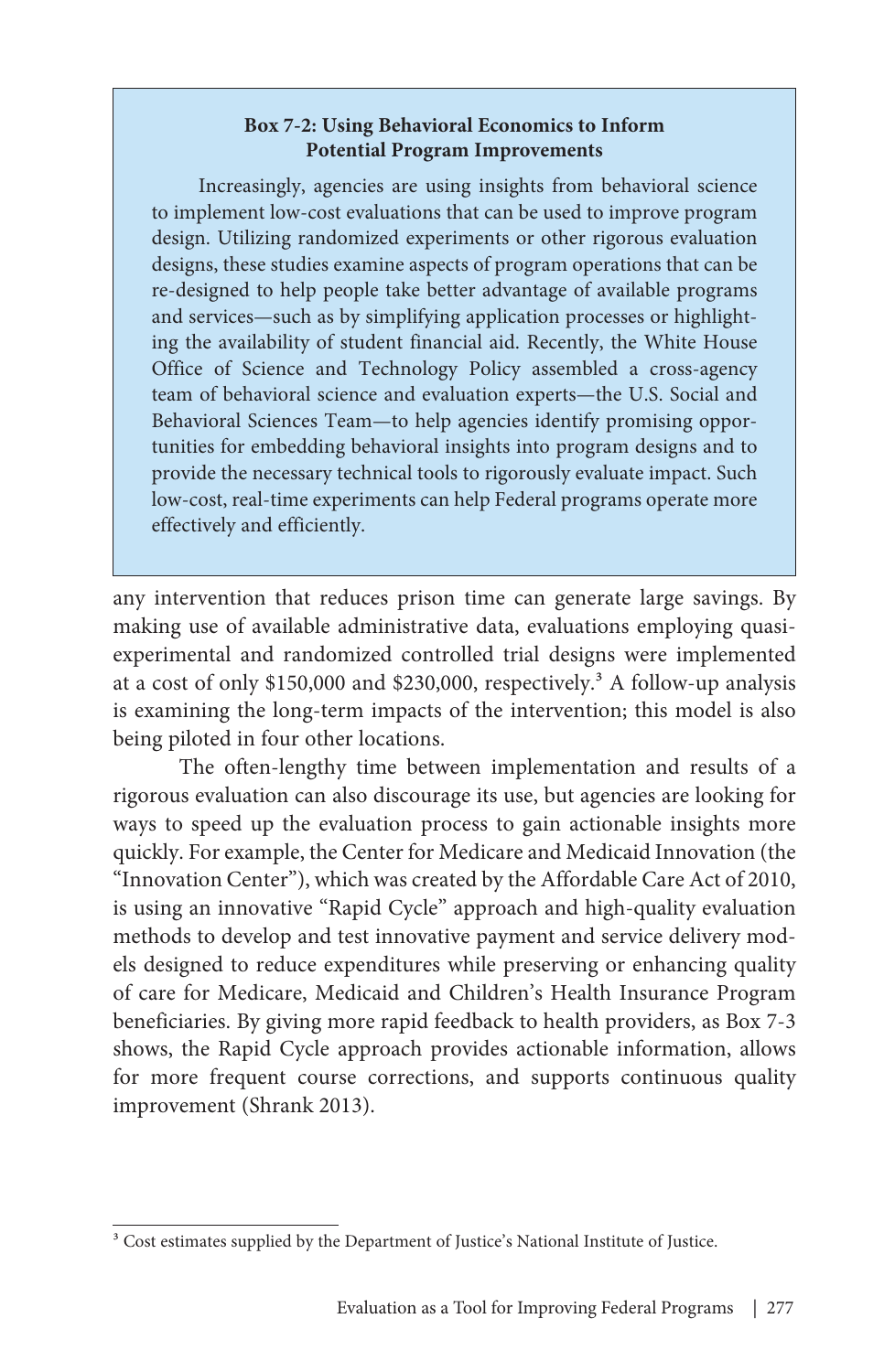#### **Impact of the Evidence-Based Agenda**

From its first months, the Administration embedded a strong evaluation focus into many new initiatives to learn what strategies work best and to scale up approaches backed by strong evidence. During the formulation of the FY 2011 Budget in fall 2009, the Office of Management and Budget (OMB) invited agencies to submit new evaluation proposals for building rigorous evidence and also encouraged agencies to demonstrate that new program initiatives were based on credible evidence of success or to include plans to collect evidence where none exists. The Administration has maintained its emphasis on using and building evidence in every subsequent budget (OMB 2010, 2011, 2012, 2013a, 2013b).

#### *Uses of Evaluation*

Agencies have used impact evaluations to inform policy and program decisions in a wide variety of ways.

*Making the Unemployment Insurance System More Effective.* Unemployment insurance (UI) provides an important safety net for workers who become unemployed. Occasionally, concerns are raised that UI payments could reduce an unemployed worker's incentive to find employment. While the evidence suggests that any such effects are small (Council of Economic Advisers and the Department of Labor 2013), the Federal Reemployment and Eligibility Assessment (REA) initiative started providing funds in 2005 to states and sought to reduce UI duration by combining in-person UI eligibility reviews with (1) labor market information, (2) developing a reemployment plan, and (3) offering a referral to reemployment services. The Department of Labor funded research using a randomized design that showed the REA initiative was effective in reducing the duration of UI (Benus et al. 2008). However, these studies focused on measuring reduced duration on UI and associated costs and not on other outcomes, such as return to employment or increased wages. These studies were followed by another randomized controlled trial which showed that the REAs were also effective at reducing joblessness when eligibility assessments were personalized and more closely integrated with the delivery of reemployment services (Poe-Yamagata et al. 2011). Consequently, the Administration proposed in the American Jobs Act to create a requirement that all Emergency Unemployment Compensation claimants receive both an REA and reemployment services; this was enacted in the Middle Class Tax Relief and Job Creation Act of 2012.<sup>4</sup> Evidence from rigorous evaluations is playing a role in making the REA initiative more effective and getting

<sup>4</sup> Public Law 112-96.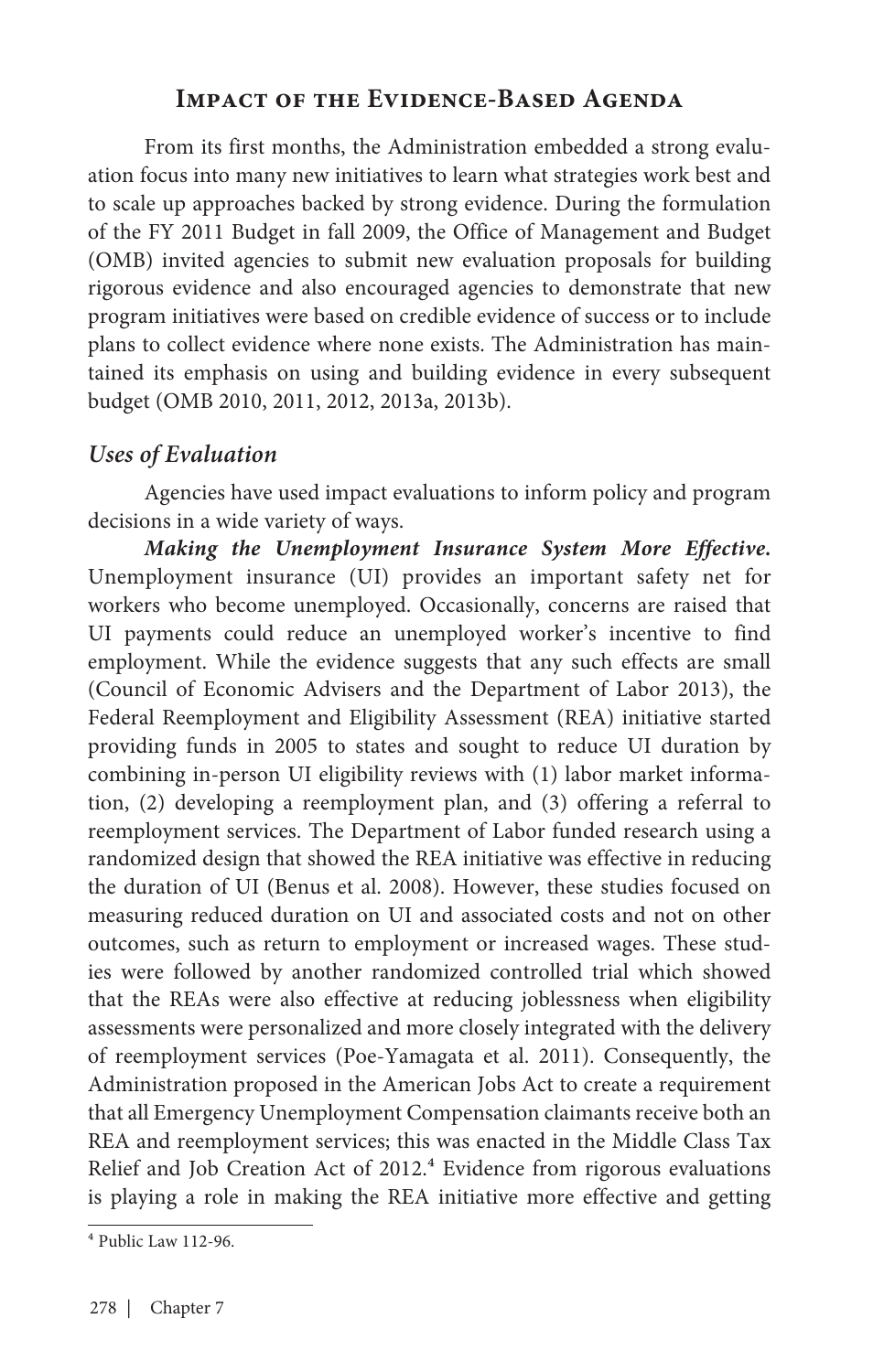#### **Box 7-3: "Rapid Cycle" Evaluations in the Center for Medicare and Medicaid Innovation**

The Center for Medicare and Medicaid Innovation (the "Innovation Center") has invested in building information systems and institutional capacity that permit a "Rapid Cycle" approach to testing a variety of new models. For instance, evaluators can gather real-time information and provide performance data to providers who adopted the same model, allowing these providers to understand and track their own performance, and to compare their performance with that of other providers. In the early stages of model implementation, the Innovation Center is applying this Rapid Cycle approach primarily to process evaluations (see Box 7-1), turning later to assessing the models' overall impacts (including impacts on important subgroups, where feasible) once there is reasonable assurance that the model has been in operation sufficiently long to detect impacts. When experimental conditions cannot be met due to logistical or other constraints, quasi-experimental methods are used, with multiple comparison groups for each treatment group identified where possible to provide robustness checks of the findings (Shrank 2013).

unemployed Americans back to work faster, and the Administration has sought to expand it to cover more workers. A modest increase in funding for REAs was included in the recently enacted Consolidated Appropriations Act of 2014.

*Simplifying Applications for Student Aid.* In many cases, actionable evidence on what works comes from field-generated, grant-funded research rather than from Federal program evaluations. In 2008, with support from the Department of Education's Federal Student Aid Office, Institute of Education Sciences, and other funders, university-based researchers worked with H&R Block to set up an experiment providing randomly selected low-income tax filers in North Carolina and Ohio with pre-populated Free Application for Federal Student Aid (FAFSA) forms and FAFSA assistance for themselves or their children, as well as with information about student aid. This relatively low-cost intervention had a surprisingly large effect on college enrollment outcomes. For example, college enrollment rates for high school seniors and recent high school graduates who received this help rose by about 25 percent—from 34 to 42 percent. Moreover, these gains persisted over time: three years after the intervention, treatment group students were 8 percentage points more likely to have been enrolled in college for at least two consecutive years (Bettinger et al. 2012).

The study's findings helped spur many important policy changes. Most notably, students and their families now have the option to pre-populate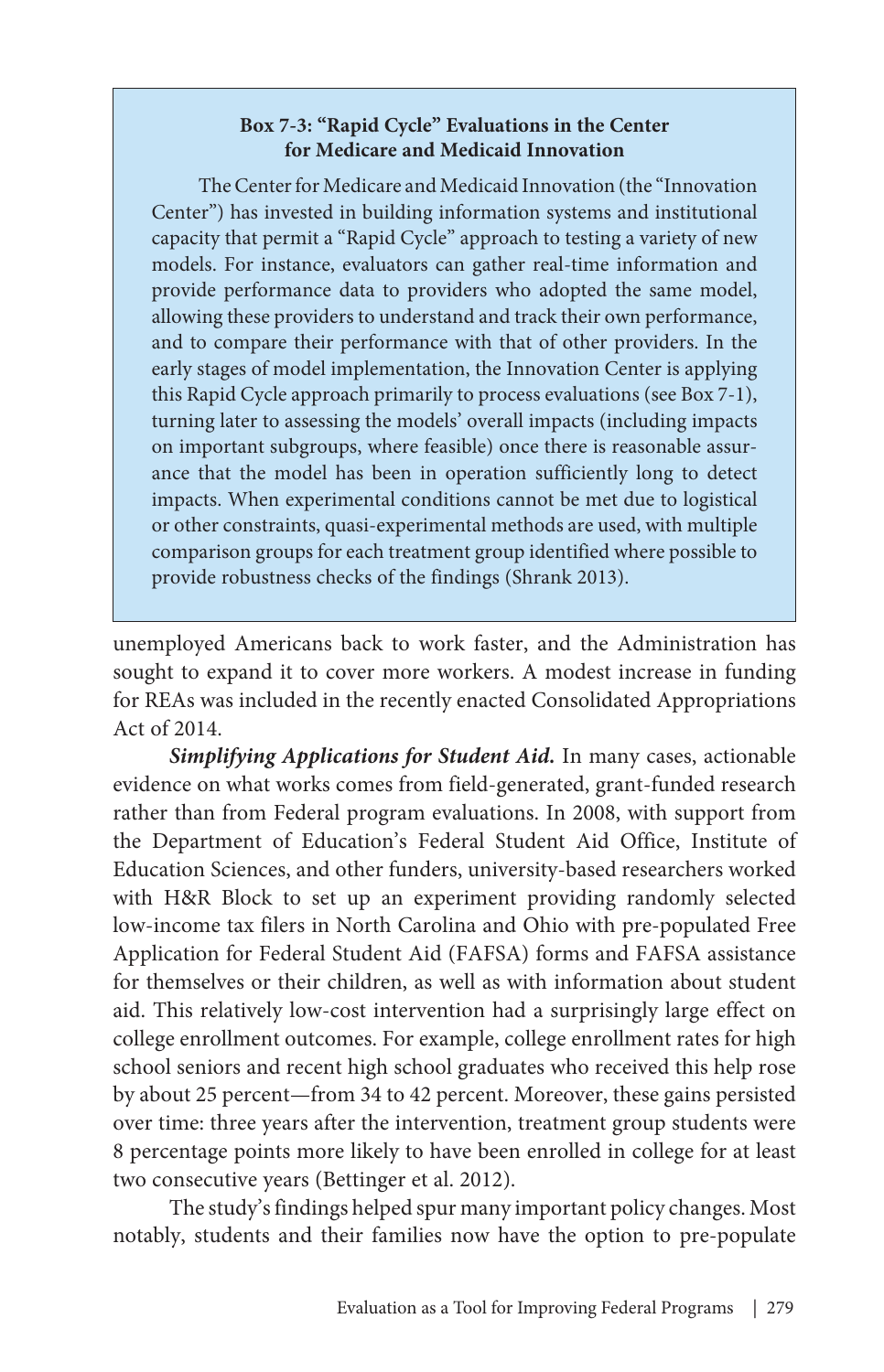the FAFSA with the income information they have already provided the Internal Revenue Service on their tax returns, similar to the arrangement the researchers tested with H&R Block. This simplifies FAFSA completion for students, lowers the risk of errors, and as such should increase access to college among socioeconomically disadvantaged students and should lead to gains in college enrollment. As a complement, the Department of Education has also simplified the FAFSA application to make it easier to complete for all applicants, but especially for low-income students. In 2012, the Department of Education awarded a second grant to the research team to test the effects of FAFSA simplification at scale. The evaluation will use an experimental design and involve 9,000 tax-filing sites across the United **States** 

*Institutionalizing Evidence-Based Decision-making in Grant Programs.* In many programs, funds are distributed to states and local entities through competitive and formula grants. Grants to State and local governments have constituted roughly one-third of total outlays over the last 20 years, so increasing the use of evidence in informing policy in grantsupported programs could improve outcomes for a significant portion of outlays (Figure 7-1). Many effective program structures treat evaluation as an essential element in the decision-making framework, while also building in opportunities to scale up approaches that work and scale back or eliminate approaches that do not. As stated by then-OMB Director Peter Orszag, new initiatives should ideally have "evaluation standards built into their DNA" (OMB 2009b). The Administration has experimented with several models that embed both evidence building and evidence-based decisionmaking into the "DNA" of grant programs.

During this Administration, several initiatives have adopted a "tiered evidence" approach that embeds evidence-based decision making into program structure. Tiered evidence programs tie grant funding to the evidence base behind proposed interventions. In these programs, interventions that provide better evidence of success move to higher tiers and become eligible to receive more funding for expanded implementation and evaluation. The built-in mechanism for scaling up interventions that work helps prevent the troubling problem of not investing in programs with proven high returns.

A successful example of a three-tier approach is the Investing in Innovation program at the Department of Education. This program provides seed development grants of up to \$3 million for high-potential and relatively untested interventions, validation grants of up to \$12 million for interventions based on only a moderate amount of evidence, and scale-up grants of up to \$20 million for potentially high-impact, transformative education interventions. Evidence of effectiveness is an "entry requirement"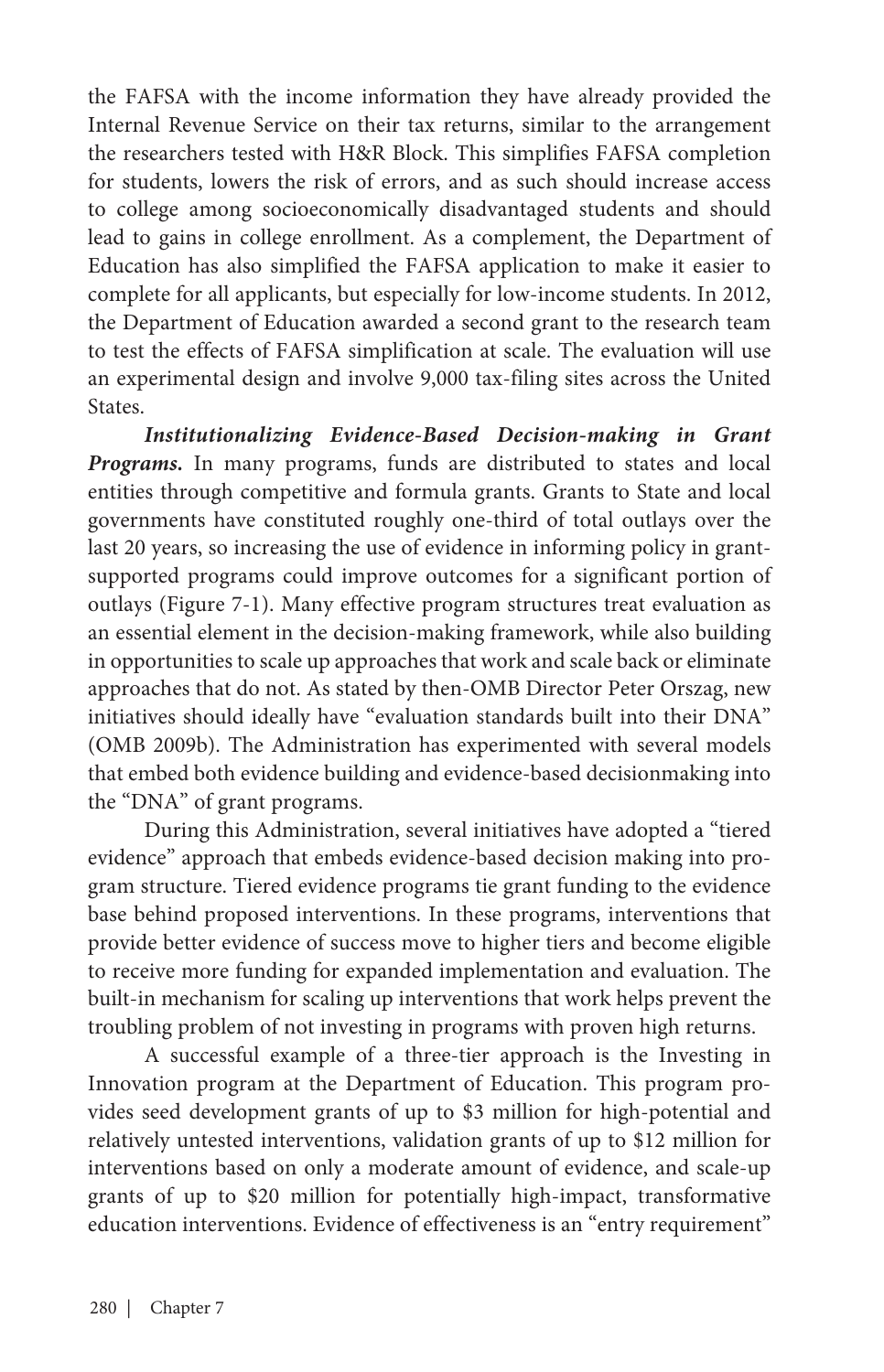

Note: Total excludes outlays for defense, interest and social security. Source: Office of Management and Budget, FY 2014 Budget, Tables 3.1 and 12.2.

for validation and scale-up grants, and all grantees are expected to conduct an evaluation that will add to the evidence base on effectiveness. For the scale-up and validation grants, the grantee must make the data from their evaluations available to third-party researchers, consistent with applicable privacy requirements (Department of Education 2013a).

Similarly, the Maternal, Infant, and Early Childhood Home Visiting Program in the Department of Health and Human Services (HHS) was an early Administration initiative that uses a two-tiered evidence structure. Implemented in 2010 as part of the Affordable Care Act, this voluntary home visiting program uses trained professionals and paraprofessionals to provide support to vulnerable pregnant women and parents of young children to improve health, development, and well-being outcomes for at-risk children and their families. The Act required that at least 75 percent of the home visiting program funds be spent on proven, evidence-based approaches and allowed for the remainder to be spent on promising approaches as long as they are rigorously evaluated. Currently, 14 home visiting models meet the HHS criteria of "evidence-based approaches," and have been evaluated with a mix of randomized experiments and quasi-experiments using multiple measures of key outcomes (Paulsell et al. 2013). While the Act funded the home visiting program through 2014, the Administration has proposed to continue funding and expand the availability of voluntary evidence-based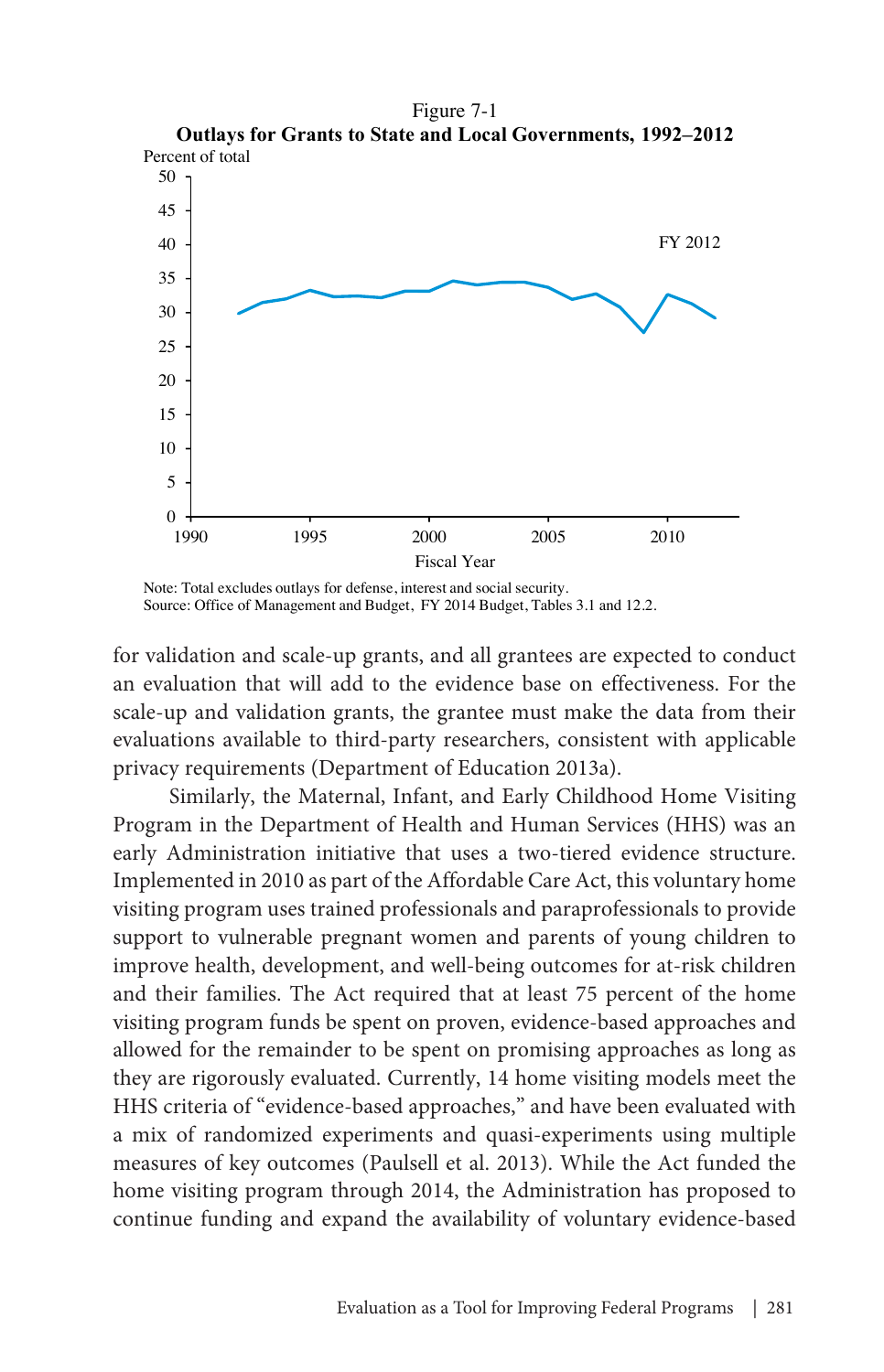home visiting programs to reach additional families in need as part of a continuum of early childhood interventions.

In addition to tiered evidence structures, agencies have begun using other designs in competitive grant programs that encourage the use of evidence-based practices. One such design is the "Pay for Success" approach. In this performance-based model, philanthropic and private funding is leveraged and the government provides payment only after targeted outcomes are achieved. In 2012 and 2013, the Administration started supporting programs that use a Pay for Success model to fund preventive services, and which had outcomes that could be measured with credible evaluation methodologies. The first Pay for Success awards were for projects to prevent prison recidivism.<sup>5</sup> The Consolidated Appropriations Act of 2014 authorized up to \$21.5 million for Pay for Success projects.

Even in more traditionally structured grant programs where funding is provided upfront, agencies are embedding more rigorous evaluation requirements into funding requirements. For example, upfront grants in the Department of Labor's Workforce Innovation Fund, first issued in 2011, fund promising but untested employment and training service and administrative strategies. These grants also fund well-tested ideas being adapted to new contexts as a way to significantly increase evidence about interventions that generate long-term improvements in public workforce system performance, such as reduced duration of unemployment. Grantees are required to conduct rigorous evaluations, and a national evaluation coordinator works with grantee evaluators to ensure consistent and high-quality evaluations (Department of Labor 2011).

*Ending or Reducing Funding for Interventions or Programs.* The Administration's commitment to evidence-based evaluation means terminating or reducing funding for a program when a body of evidence consistently shows that the program is not achieving its stated goals, helping to reduce the use of taxpayer dollars on ineffective programs. The FY 2012 Budget took this approach with the Mentoring Children of Prisoners (MCP) program run by the Department of Health and Human Services. Rigorous evaluations show that high-quality mentoring relationships lasting for at least 12 months can have positive impacts on youth, while relationships that do not last more than three months can actually have harmful effects on youth (Grossman and Rhodes 2002). According to the MCP program

<sup>&</sup>lt;sup>5</sup> For example, the Department of Labor allocated nearly \$24 million in Workforce Innovation Fund grants to pilot Pay for Success grants to increase employment and reduce recidivism among formerly incarcerated individuals (United States Interagency Council on Homelessness, 2013a). DOL required the grantees to employ rigorous evaluation methods in gauging impacts on outcomes, which was defined in the grant solicitation as an experimental or credible quasiexperimental evaluation design.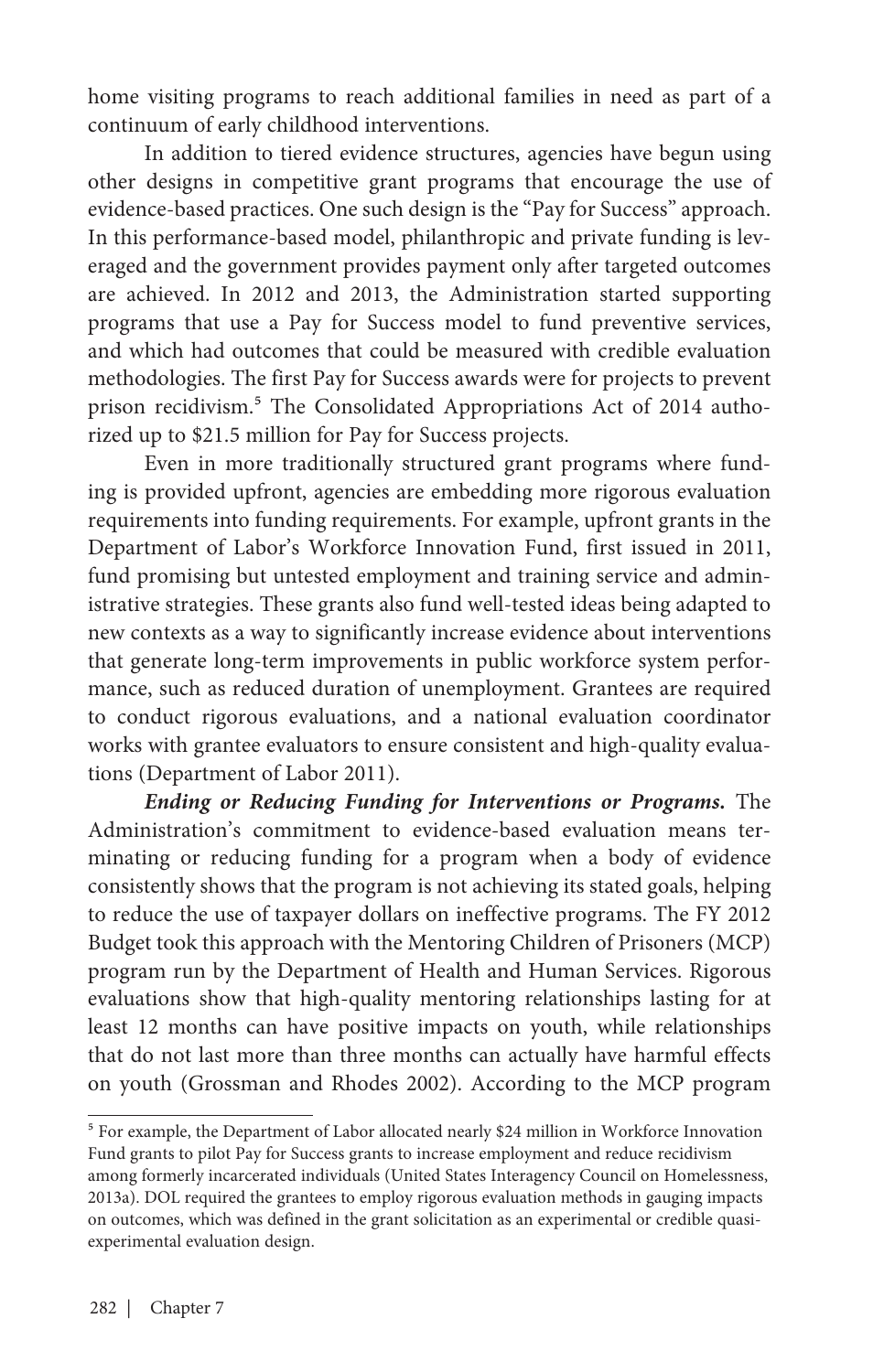performance data, fewer than half of program participants each year were in matches that lasted at least 12 months and, in 2008 alone, as many as 27 percent of matches that ended prematurely ended within three months. An evaluation of one MCP-funded program suggested that premature terminations were the result of program performance and were independent of the demographics of the participants (Schlafer et al. 2009).

Interpreting the MCP performance data in light of the evidence from impact evaluations of other mentoring programs, the Administration concluded that the MCP was not as effective as it should be. As a result, the Administration proposed to reduce funding for the MCP, noting that other competitive grant programs could serve the youth targeted by the MCP, and that some of those programs, such as Promise Neighborhoods, utilize evidence-based practices. Congress ultimately eliminated funding for the program in the Continuing Appropriations Act of 2011.

Even Start, originally designed to improve family literacy in disadvantaged populations, was another program not meeting its stated goals that the Administration took steps to replace. While the literacy levels of Even Start children and parents improved, multiple national randomized experiments showed that parents and children in control groups who did not participate in Even Start (one-third of whom received other early childhood education or adult education services) had comparable improvements (see for example St. Pierre et al. 2003). The President's FY 2012 Budget proposed, and Congress approved, the elimination of separate funding for Even Start. The Administration has proposed incorporating it and other narrowly focused literacy programs into the newly created literacy component of the Effective Teaching and Learning program that would support competitive grants to states for high-quality, evidence-based literacy programs.

#### *Building Evidence when Existing Evidence is Limited*

In many of the examples highlighted above, evidence existed on what programs or interventions were most effective, and the key challenge facing policymakers was to act on that evidence. However, not enough is known about what works in many other important areas, and so the first step in evidence-based policymaking is to invest in developing evidence.

*Reducing Electricity Use.* Experts have long suggested time-varying pricing (more costly at times of peak demand) as a way of increasing the efficiency of electricity use, including reducing electricity demand. Such time-varying pricing could increase efficiency, defer investments in expensive new power plants, and reduce pollution. However, most electricity delivery systems have not invested in the in-home technologies necessary to allow residential consumers to respond to time-varying prices. In addition,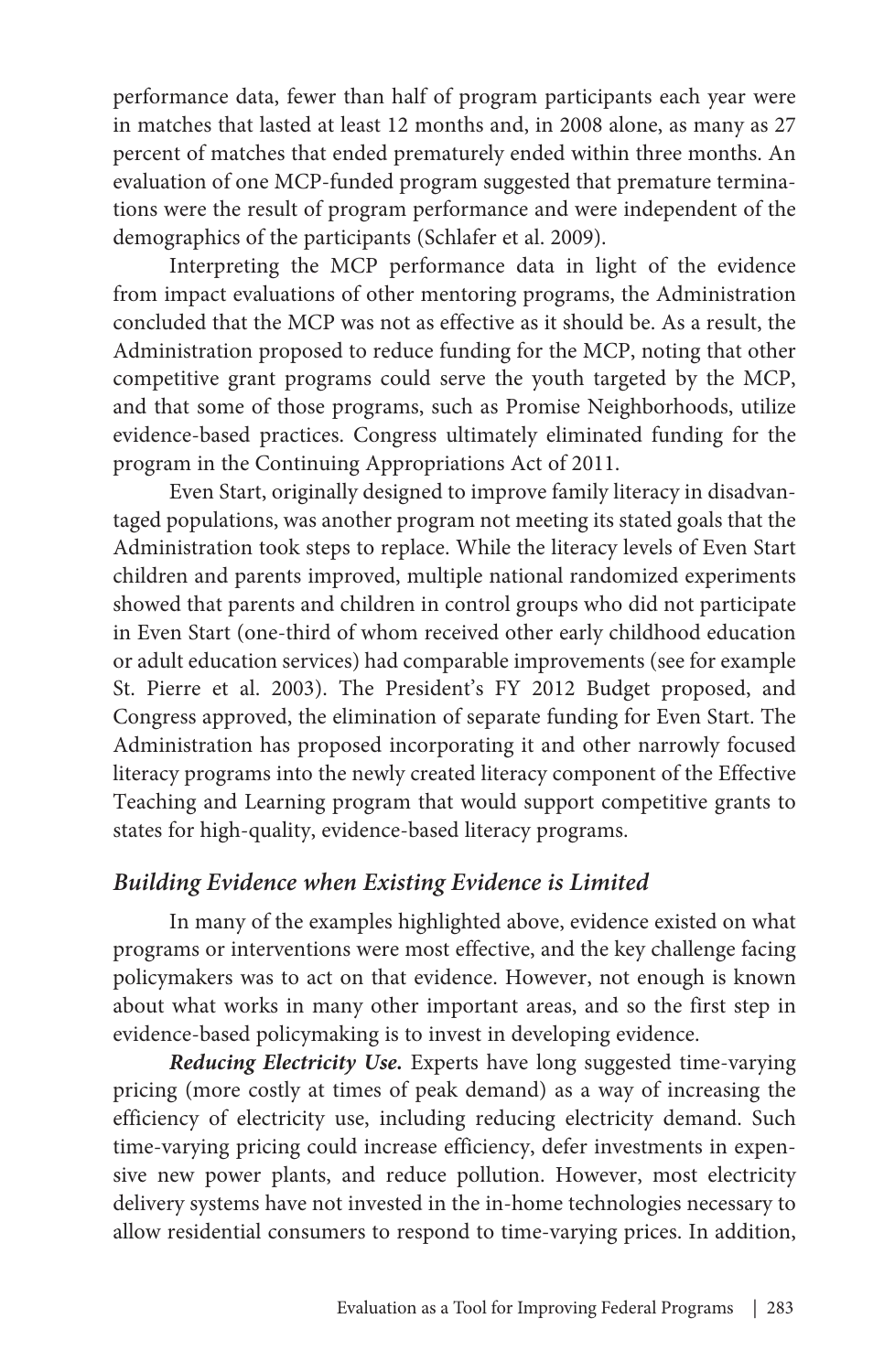regulators have been hesitant to approve varying rates, and private companies have been reluctant to invest in modernizing their systems without knowing whether time-varying pricing will significantly impact consumer behavior. In recent years, the Federal Government, in partnership with states and utilities, invested in evaluating the impact of time-varying pricing on consumer behavior so that this information would be available to utilities, regulators, and states. These consumer behavior studies were implemented with American Recovery and Reinvestment Act funds and use randomized controlled experimental methods. Deciding which type of pricing strategy to use falls within State jurisdiction, rather than Federal, so these studies will allow State and local public utilities to make more informed decisions on pricing models (Cappers et al 2013). While these studies are still ongoing, two utilities and their regulators have decided to implement time-varying rates across their service territories based on the results observed to date. Such efforts can serve as an impetus to get more public utilities to adopt time-varying pricing.

*Improving Health Care Delivery.* In another example, the Affordable Care Act made a number of major investments in understanding how to improve quality and reduce cost in health care delivery, in addition to expanding access to affordable health insurance coverage. As described earlier in this chapter, the Center for Medicare and Medicaid Innovation (the "Innovation Center"), created by the Act, is using high-quality evaluation approaches to test innovative payment and service delivery models designed to reduce expenditures while preserving or enhancing quality of care for Medicare, Medicaid and Children's Health Insurance Program beneficiaries. Several ongoing Innovation Center payment reform initiatives—and early results from those initiatives—are discussed in Chapter 4. The Innovation Center will use the results of such model evaluations and actuarial data to identify best practices and determine which successful models could be implemented more broadly.

*Better Outcomes for Youth with Disabilities.* The Administration is also testing many different approaches aimed at youth with disabilities. The Promoting Readiness of Minors in Supplemental Security Income (PROMISE) is a joint initiative of the departments of Education, Health and Human Services, Labor, and the Social Security Administration. PROMISE aims to improve the education and employment outcomes for youth with disabilities who receive Supplemental Security Income (SSI) and their families, by improving coordination of services such as those available through the Individuals with Disabilities Education Act, the Vocational Rehabilitation State Grants program, Medicaid health and home and community based services, Job Corps, Temporary Assistance for Needy Families, and Workforce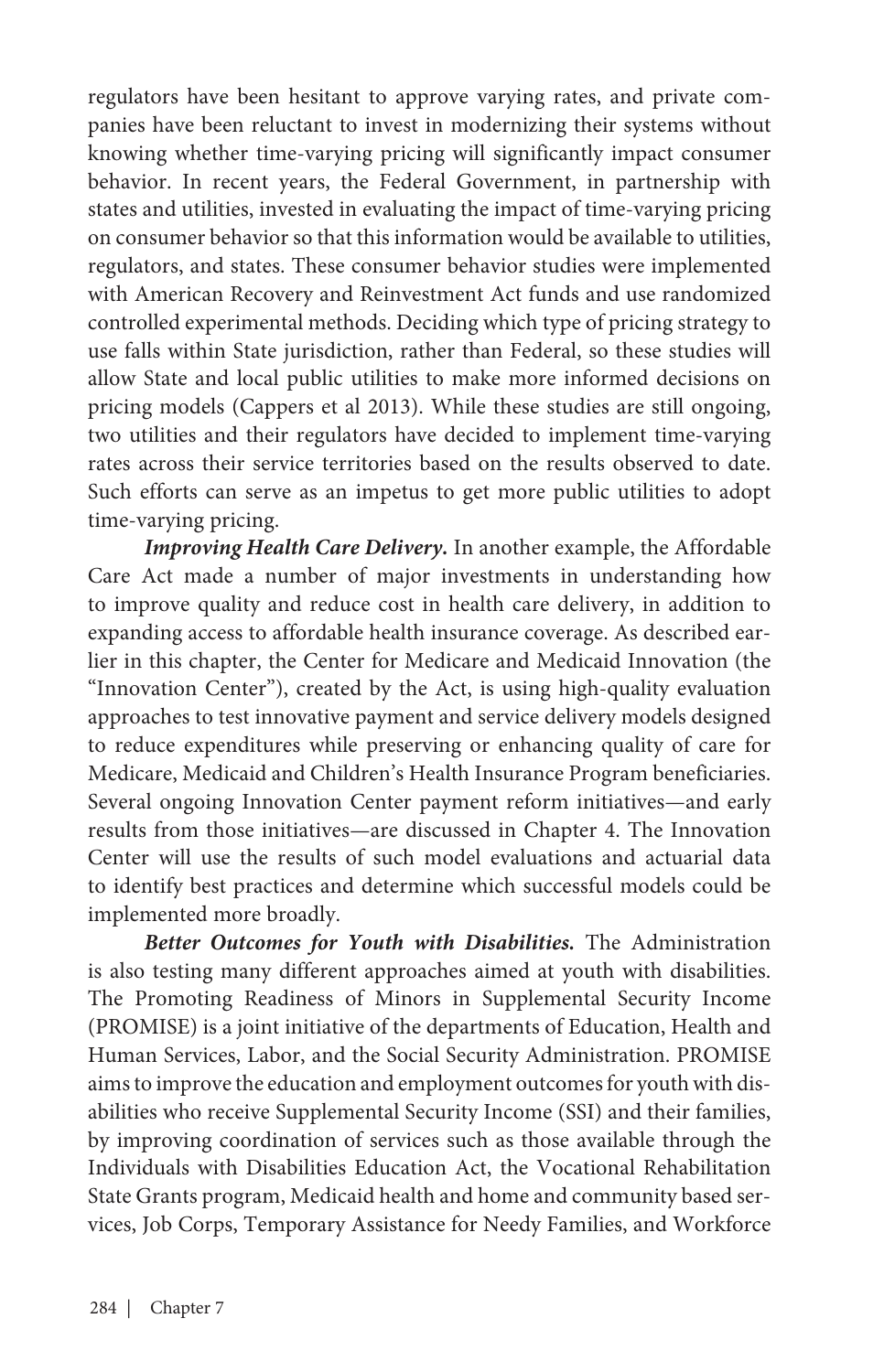Investment Act programs. The PROMISE program allows grantees (states or consortia of states) to design their own intervention models to serve youth and their families for three years with a two-year extension option, provided they include a minimum set of services. Grantees may also apply for waivers of funding restrictions or rules in individual programs that they believe will constrain their ability to achieve outcomes. Grantees agree to enroll a large number of youth (around 2,000) who are eligible to be served by a PROMISE intervention, and to allow random assignment to be used to assign half of eligible youth to the treatment group and the remaining youth to a control group that receives the services that child SSI recipients normally receive. The first grants were awarded in September 2013. To evaluate whether PROMISE can help child SSI recipients achieve better outcomes, a national evaluation will be conducted of all grantees to analyze intervention impacts on educational attainment, employment credentials and outcomes, and whether the interventions reduce long-term reliance on public benefits, and SSI payments in particular (Social Security Administration 2013).

*Improving Outcomes For At-Risk Youth.* The Administration also is working to identify approaches that help at-risk youth. The National Guard Youth Challenge (ChalleNGe) program, which has been rigorously evaluated, is designed to provide opportunities for adolescents who have dropped out of school but demonstrate a willingness to turn their lives around. Using random assignment, Millensky et al. (2011) found significant benefits to program participation in addition to higher earnings, as ChalleNGe graduates were more likely than the control group to have obtained a high school diploma or GED, to have earned college credits, and to be working three years after completing the program. Participation was projected to increase discounted lifetime earnings by over \$40,000 (in 2010 dollars) (Perez-Arce et al. 2012). After considering education costs to the student and other non-earnings benefits, the ChalleNGe program was estimated to generate \$2.66 for every dollar of program cost (Perez-Arce et al. 2012). The Administration now plans to test the application of the ChalleNGe model to adjudicated youth, through the Department of Labor's Reintegration of Ex-Offenders program.

*Reducing Homelessness*. Sharply reducing homelessness is a key focus of the Administration.<sup>6</sup> Although once considered an intractable problem, a broad body of research (including rigorous evaluations) documented that

<sup>6</sup> Spurred in part by the Homeless Emergency Assistance and Rapid Transition to Housing Act of 2009, the Obama Administration released *Opening Doors*: *The Federal Strategic Plan to End Homelessness* in 2010. The plan establishes ambitious goals to end veterans' and chronic homelessness as well as homelessness among youth and families. The U.S. Interagency Council on Homelessness serves to coordinate action by 19 member agencies (United States Interagency Council on Homelessness, 2013b).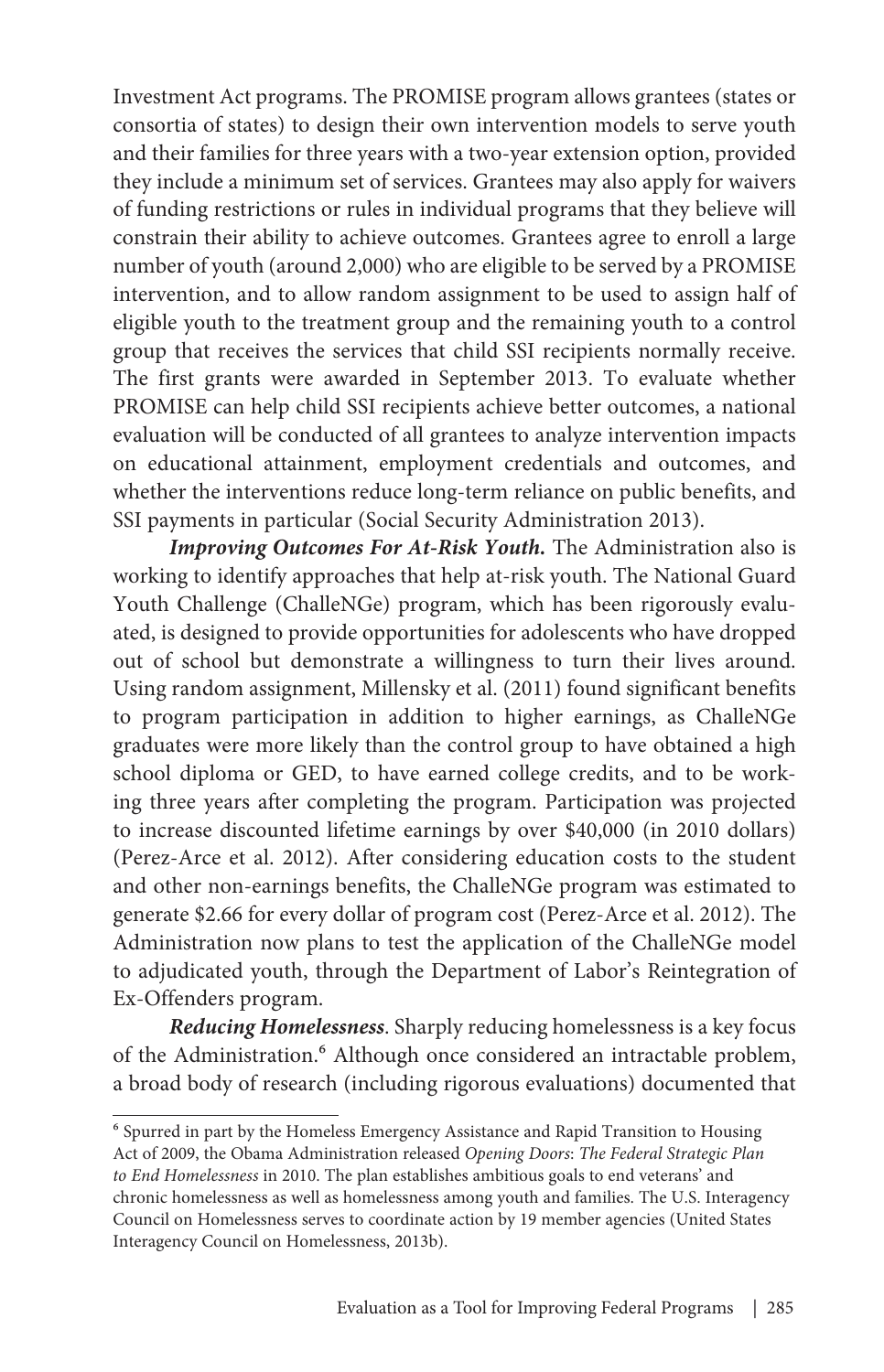there are models that effectively serve individuals experiencing chronic homelessness. The Department of Housing and Urban Development (HUD) has invested heavily in promoting these evidence-based approaches, and has re-oriented the Homelessness Assistance Grant Program away from such traditional approaches as transitional housing and toward more-effective permanent supportive housing (Figure 7-2). Because research on interventions that are effective for homeless families does not yet exist at the same level of rigor as for homeless individuals (Culhane et al. 2007), HUD has undertaken an experimental study of family homelessness called the Family Options Study. This study will compare several combinations of housing assistance and services in a multi-site experiment to determine which interventions work best to promote housing stability, family preservation, child well-being, adult well-being, and self-sufficiency. In addition to usual care, defined as remaining in emergency shelter and accessing whatever resources that would normally be available to families in shelter, three interventions are being studied: 1) subsidy only (a voucher primarily), 2) transitional housing, 3) rapid re-housing.<sup>7</sup>

#### **Furthering the Evidence Agenda**

Relative to when President Obama first took office in January 2009, agencies are doing more to build actionable evidence to answer important program and policy questions. These efforts span a wide range of agencies and programs. While largely focused on improving the performance of programs that provide direct services to individuals and account for roughly 65 percent of total Federal outlays (OMB 2014), many agencies, including the Department of Commerce, the Small Business Administration, the Department of Agriculture, and the Treasury Department are also pursuing ways to incorporate impact evaluations in programs that provide assistance to businesses.

Instilling a culture of evidence-based decision making within agencies, and building the foundations that enable rigorous evaluations to guide new investments and drive policy, is neither quick nor easy. Evaluations of particular interventions or entire programs should not be isolated exercises that occur on an ad hoc basis, but rather planned in advance. Challenges always accompany efforts to enact significant change, but addressing several key elements can greatly facilitate agency efforts to improve the collection and use of evidence. While not a comprehensive list, these issues represent

<sup>7</sup>A summary of the study, as well as the Interim Report (which documents the study design process of randomization, and characteristics of the study population) can be found here: http://www.huduser.org/portal/family\_options\_study.html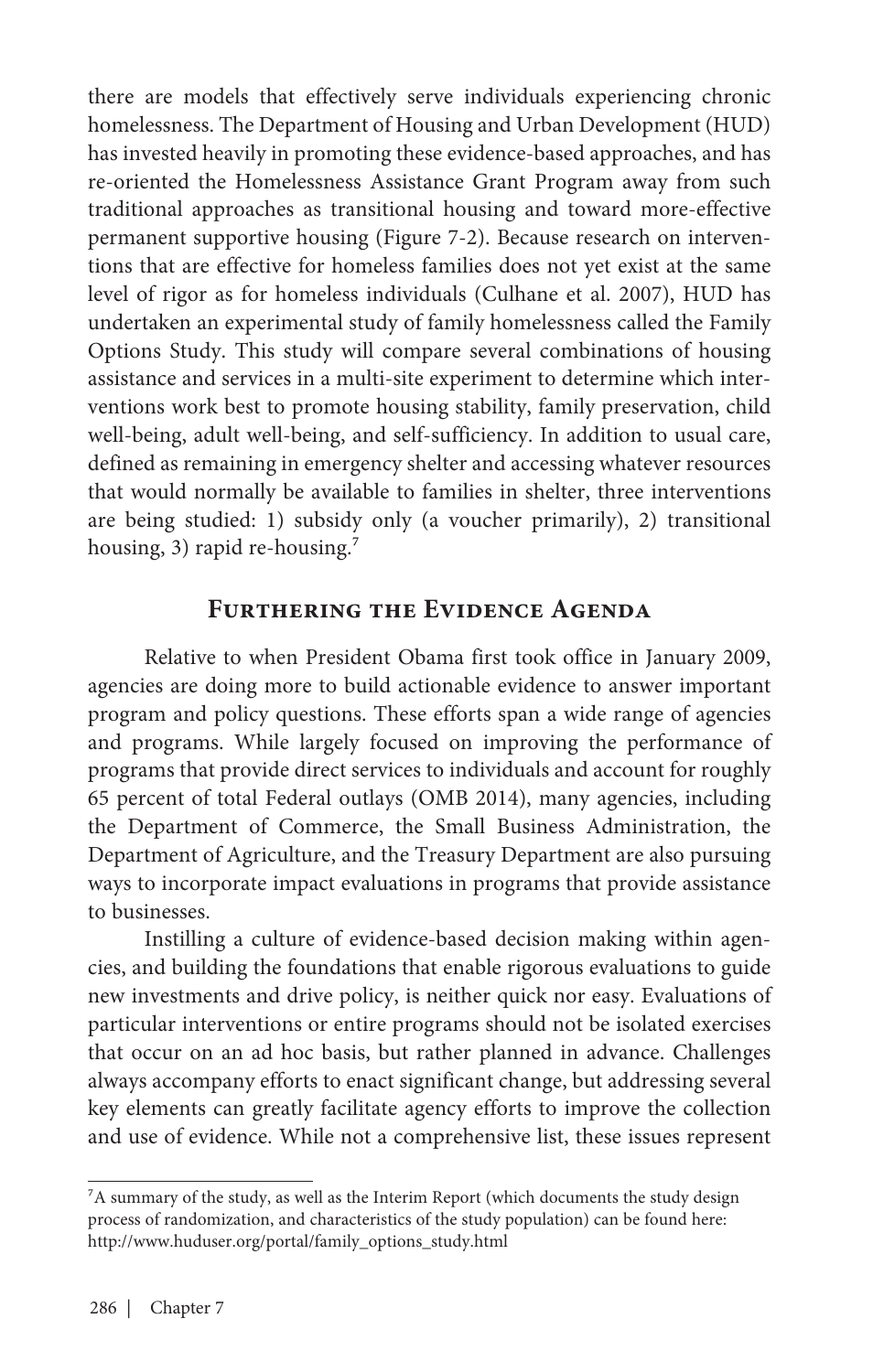Figure 7-2 **Inventory of Beds for Homeless and Formerly Homeless People, 2007‒2012**



several major areas that provide either useful opportunities, or serve as barriers, in agency efforts to build and advance an evidence-based agenda.

#### *Legislative Support for Evaluation*

Authorizing legislation and appropriations bills can direct how agencies should use program funds for a wide variety of activities. Legislation can encourage stronger and more cost-effective evaluation in many ways. One is through language that recognizes the importance of conducting rigorous evaluations. Another is by making sure already-collected program data are made available for such statistical and analytical purposes.

*Legislative Support for Rigorous Evaluations.* Two ways that legislation can support rigorous evaluation is through set-asides and support for evaluation of demonstration programs. In recent years, with support of top management within agencies and the Administration, several agencies have had set-asides for evaluation specified in program legislation and appropriations. For example, the Consolidated Appropriations Act of 2012 first enabled the Secretary of Labor to reserve up to 0.5 percent of specific Department of Labor (DOL) appropriations for evaluations. Also, a set-aside of 5 percent of competitive grant funds in the Teacher Incentive Fund allows the Department of Education to conduct a rigorous national evaluation of the program and to share with grantees the results of current, rigorous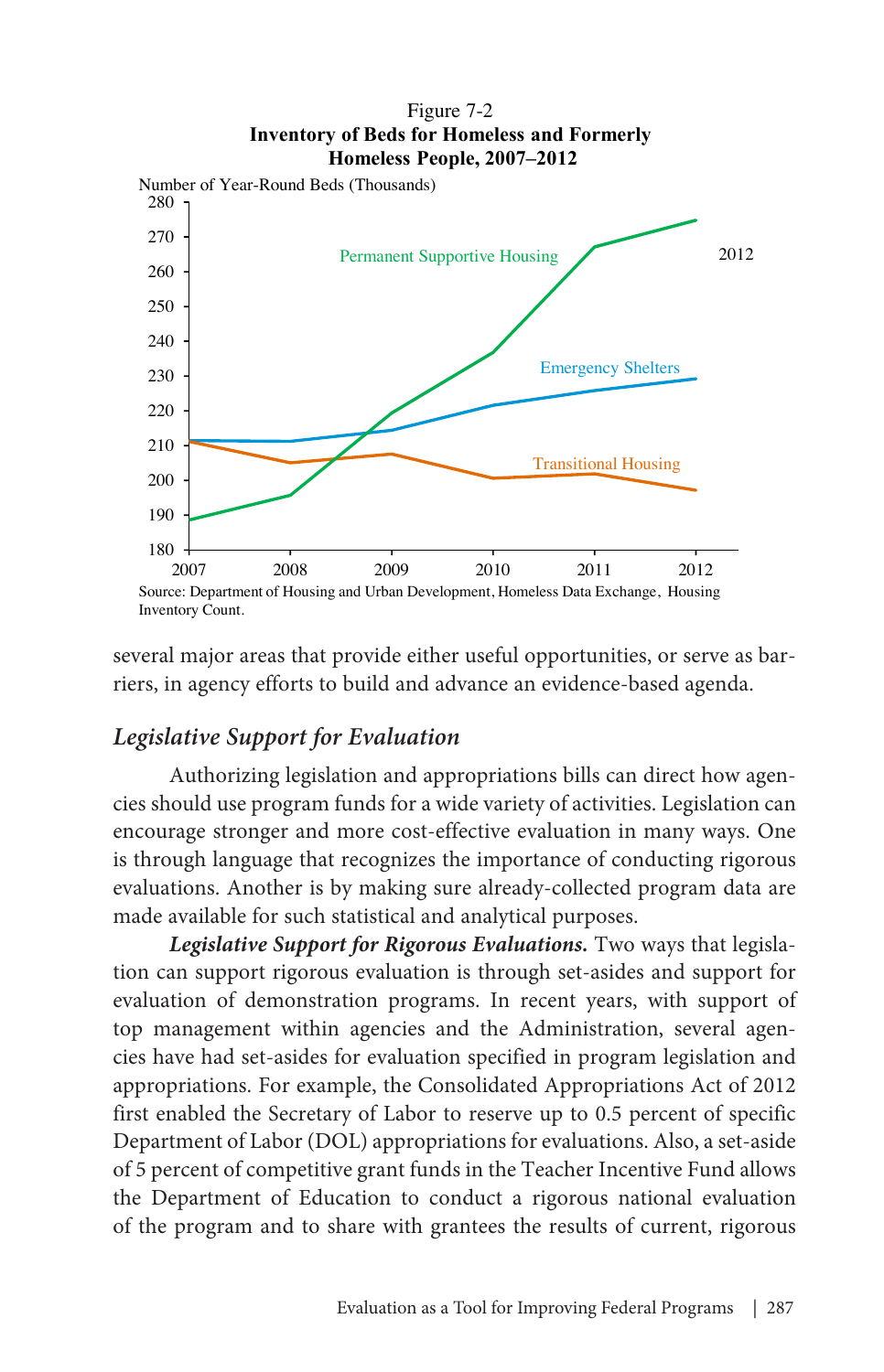research to help facilitate ongoing improvement. Additionally, authority to set-aside a percentage of program funds for evaluation is specified in some HHS and HUD programs, including several that received additional funding through the Affordable Care Act of 2010 and the American Recovery and Reinvestment Act of 2009.<sup>8</sup>

Many programs are funded through annual appropriations, which generally require obligation of those funds within a given fiscal year. However, the DOL set-aside for evaluation in the Consolidated Appropriations Act extends the deadline by which the DOL must obligate transferred evaluation funds to two years. Because designing rigorous evaluations takes time, a window beyond the standard one-year for obligating evaluation funds can in some cases enable agencies to plan and execute more thorough, higherquality evaluations.

Legislation that specifies funding for demonstration pilots also provides important support for developing an evidence base. The legislatively authorized demonstrations being conducted by the Innovation Center are recent examples that illustrate the value of legislative support for evidence building.<sup>9</sup> As another example, the Department of Health and Human Services' child welfare waiver authority allows states to design and demonstrate a wide range of approaches for reforming child welfare and improving outcomes, including decreased first-time entries and re-entries into foster care, and improvements in various aspects of child developmental, behavioral, and social functioning. States are required to conduct rigorous impact evaluations as well as process evaluations as part of their waiver agreements.<sup>10</sup> In addition, the Administration is proposing to restore demonstration authority for the Disability Insurance program, while also providing new authority for the Social Security Administration and partner agencies to test early-intervention strategies that would help people with disabilities remain in the workforce.

Legislation can also encourage stronger evaluations through explicit language requiring grantees to participate in evaluations and by requiring use of proven interventions. The Healthy, Hunger-Free Kids Act, for

<sup>&</sup>lt;sup>8</sup> While set-asides within programs are useful, some have noted that department-wide setasides may have advantages over program-level set-asides by providing agencies with more flexibility over maximizing the return to evaluation investments. Also, set-asides will be used most effectively when agencies have a demonstrated capacity to manage evaluation funds.

<sup>9</sup> Prior to passage of the ACA, existing demonstration payment waiver authority allowed HHS to conduct Medicare demonstrations of the impacts of new service delivery methods and new payment approaches. However, due to statutory restrictions these demonstrations tended to be relatively small. The ACA provided the Secretary with more flexible authority for testing payment and delivery system innovations, and expanding them based on evidence. This work is conducted under the auspices of the CMMI.

<sup>&</sup>lt;sup>10</sup> Child and Family Services Improvement and Innovation Act, Title II, Sec. 201, P.L. 112-34.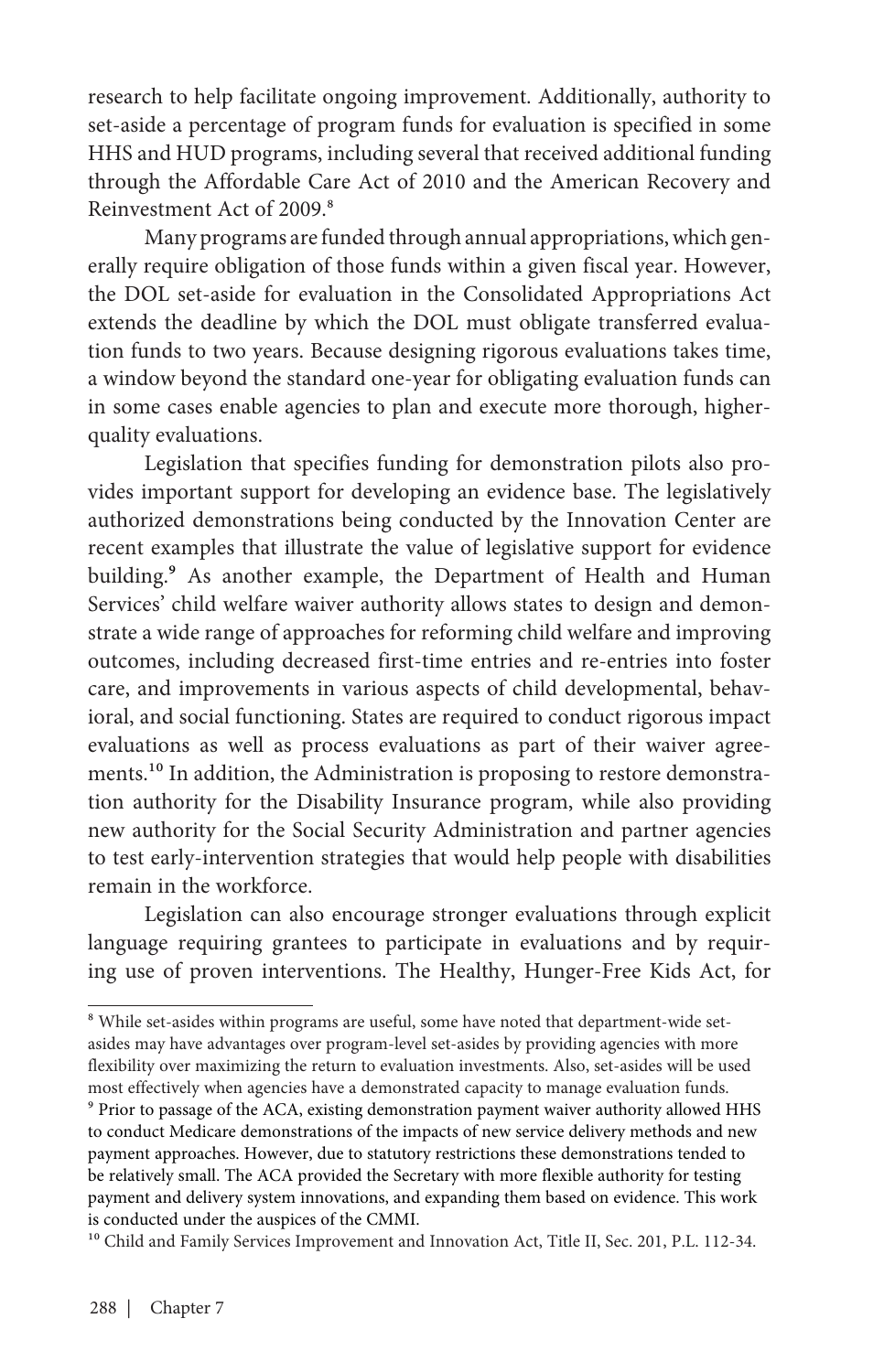example, included a nondiscretionary provision that requires State and local grant recipients in a number of nutrition assistance programs, including the National School Lunch Program, the Special Supplemental Nutrition Program for Women, Infants and Children, and other programs authorized in the National School Lunch Act and the Child Nutrition Act to cooperate in evaluations conducted by or on behalf of the Department of Agriculture.<sup>11</sup> This Act also reformed the structure of the nutrition education provided through the Supplemental Nutrition Assistance Program, one of the Nation's main anchors of the social safety net that provides nutrition assistance to eligible low-income individuals and families. It established a new and improved Nutrition Education and Obesity Prevention Grant Program that requires a greater emphasis on evidence-based, outcome-driven interventions, with a focus on preventing obesity and coordinating with other programs for maximum impact and cost-effectiveness.

*Legislative Support for Access to Data for Statistical Purposes, Including Evaluations.* Existing laws can be explicit or implicit regarding whether information collected as part of administering programs can be used for statistical purposes integral to evaluation. Explicit and supportive laws can save significant time and effort in negotiating agreements to provide data for evaluations and can facilitate more and better analysis. For example, the Social Security Act explicitly states that one of the agency's datasets can be used for statistical and research activities conducted by Federal and State agencies.

Some legislation provides the agency head with broad authority to determine appropriate uses of program data. Given that the statistical uses of data in program evaluation often inform the context, policies, and operations of the same programs authorized by a given statute, agencies sometimes determine that their general statutory authority can grant sufficient authorization to provide administrative data to other Federal agencies for statistical purposes. For example, the Social Security Administration provides certain datasets for statistical and research purposes as described in its implementing regulations.

Multiple legitimate goals must be balanced when determining appropriate access to data, including reducing the burden of data collection on individuals and institutions and protecting personal privacy. Even so, careful crafting of legislative language can achieve those aims while still making data available for Federal researchers to rigorously evaluate and to improve

<sup>&</sup>lt;sup>11</sup> U.S. Department of Agriculture, Food and Nutrition Service Final Rule, Cooperation in USDA Studies and Evaluations, and Full Use of Federal Funds in Nutrition Assistance Programs Nondiscretionary Provisions of the Healthy, Hunger-Free Kids Act of 2010, Public Law 111–296. Federal Register Vol 76, No. 125, June 29, 2011.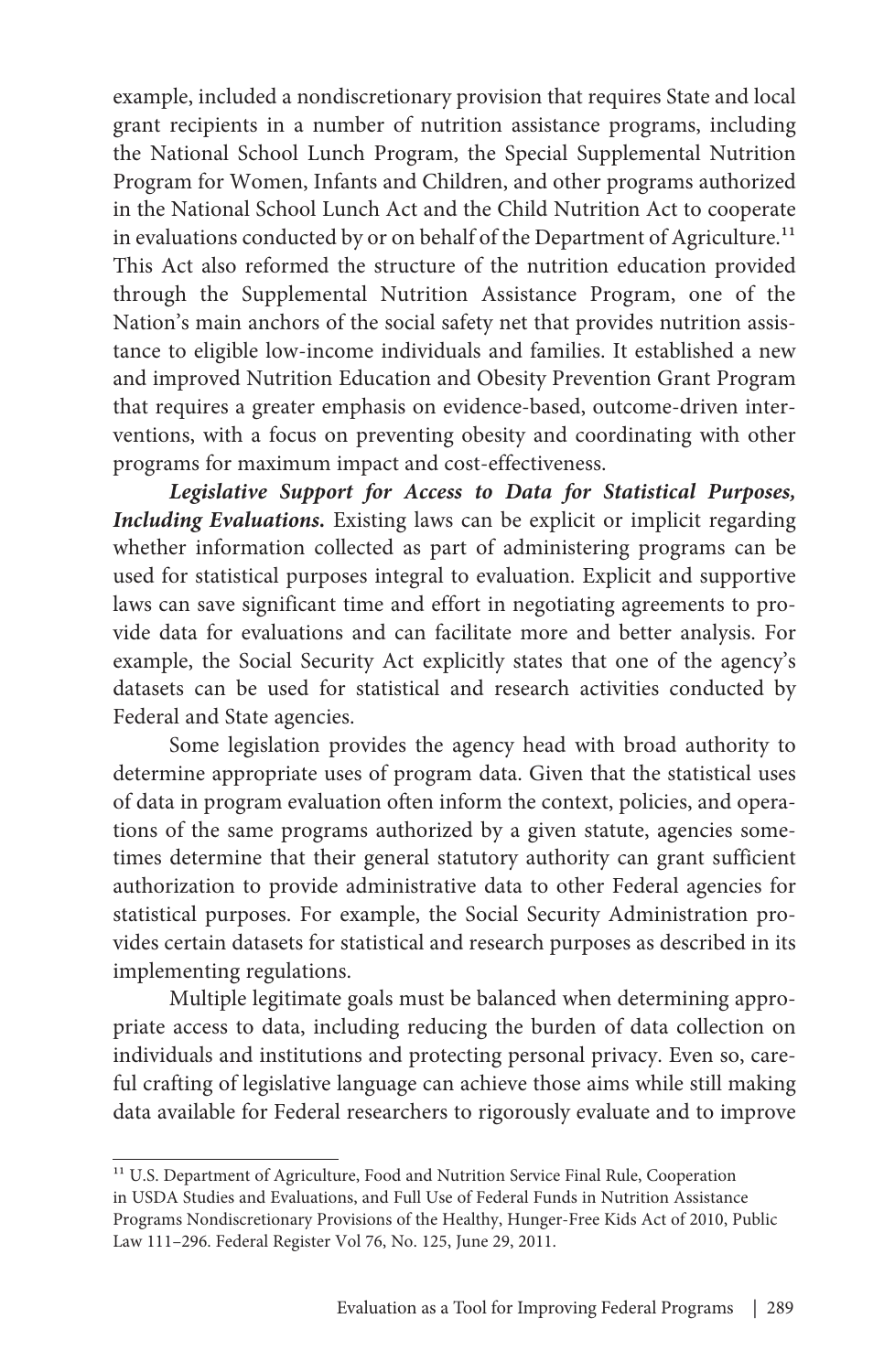government programs. Key considerations include: avoiding vague or unclear authority to determine appropriate uses of program data; avoiding narrowly written statutory language that only allows access to data for narrowly defined programmatic reasons; or restricting a Federal agency's ability to collect data from grantees.

The information needs in programs managed at the State level could theoretically be addressed through non-Federal data systems, but this is not always possible. States or other grantees may not voluntarily develop comprehensive data systems in ways that are comparable across states, or have the capacity or incentive to make data available to researchers. When no feasible solutions exist to alleviate these issues, legislation may be warranted to authorize creation of Federal datasets accessible to researchers, or to establish requirements for State-held datasets that enable data exchange and comparability across states and to ensure access by researchers.

#### *Building Evaluation into the Design of Programs*

Many of the examples described earlier demonstrate the ways in which agencies are designing programs to facilitate evaluation. But agencies can still do more to embed rigorous evaluation designs into both new programs and existing programs.

*New programs*. The benefits of adopting evidence-based program designs, like the tiered evidence structure in the Investing in Innovation program and in HHS' home visiting program, include the ability to guide competitive grant funds to the strategies with a strong evidence base, while also requiring grantees to conduct evaluations where no evidence is yet available. Even without such a program structure, agencies implementing new programs over the past five years have increasingly required grantees to collect data and develop administrative data systems that can improve comparability and facilitate evaluation in addition to meeting program operating needs. For example, the Department of Education's Promise Neighborhoods initiative implemented in 2010 requires grantees to collect and track outcome data in an individual-level longitudinal data system to facilitate rigorous evaluation. This initiative aims to improve educational and developmental outcomes of children and youth in distressed communities.<sup>12</sup> To assist grantees in collecting high-quality and comparable data, the Education Department is providing grantees with extensive guidance on data collection and reporting (Comey et al. 2013).

<sup>&</sup>lt;sup>12</sup> This program is based on the Harlem Children's Zone model, which was found to increase earnings for students, decrease the probability of committing crimes and decrease health disability probabilities—with the potential for providing large public benefits (Dobbie and Fryer 2011).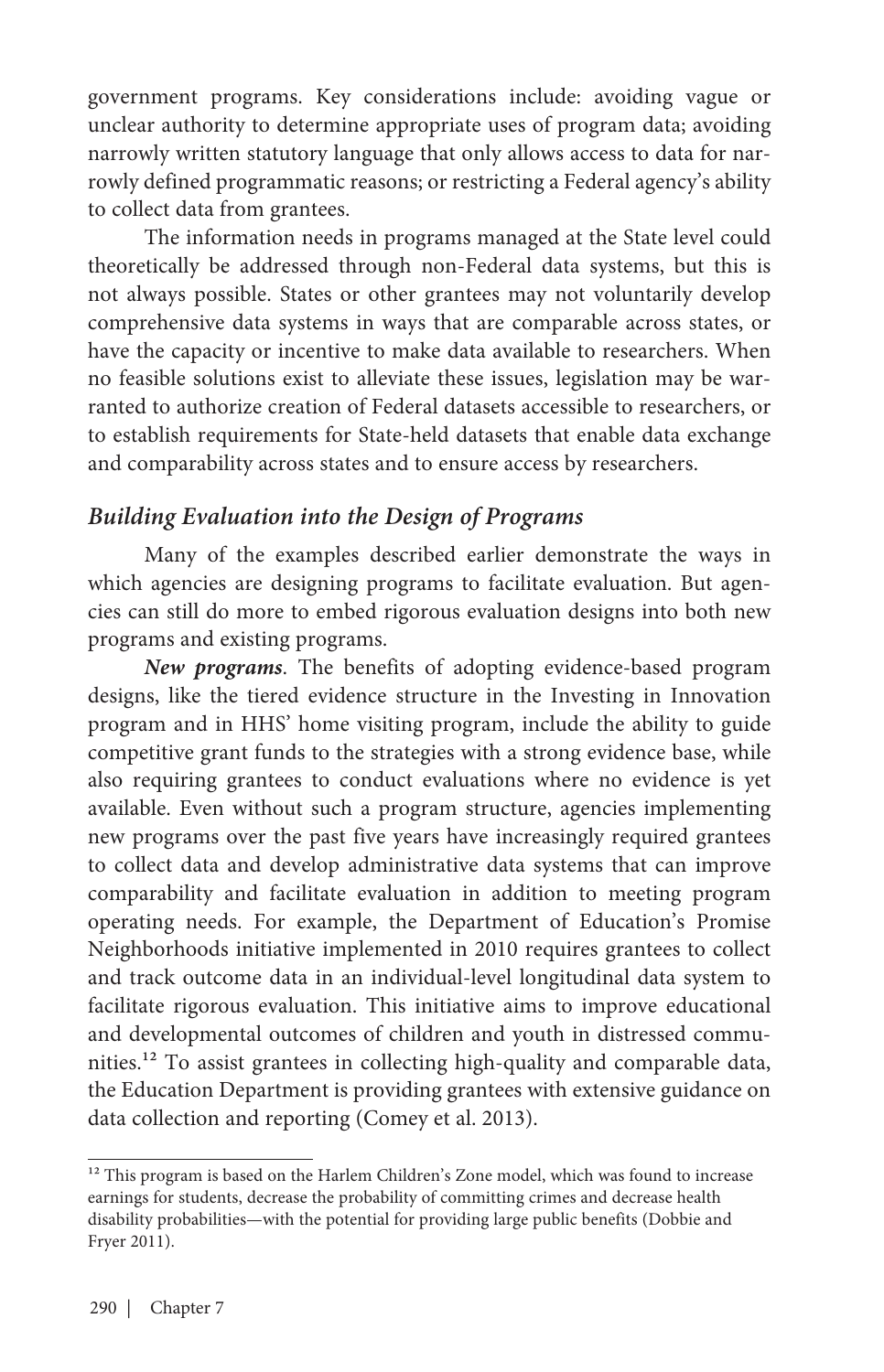Other benefits of considering evaluation needs in the design of new programs include creating opportunities to save time and money by identifying evaluation data up front, minimizing burden on program respondents, and avoiding the loss of information all together that cannot be created too long after the fact. When not considered in the earliest stages of program design, a typical alternative to collecting the information needed for evaluation is to conduct surveys, which requires identifying expertise to design and test the surveys, gaining approval for their use, and then administering them to collect data, often long after the fact. Surveys add to the time and cost to build evidence, due to the time and skill involved in developing survey instruments that will yield high-quality data, the requirements for obtaining needed approvals, and the actual implementation of the survey.13 Careful planning can help limit the need for evaluation-related surveys to data that cannot be obtained in any other way, such as information on post-program choices, earnings, or jobs necessary for identifying longer-term impacts of a program or intervention.

One of the most important ways the design of a program can facilitate evidence building is through careful consideration of how treatment and control groups can be established to facilitate impact evaluation. As discussed earlier, randomly assigning potential program participants to treatment and control groups enables the most credible impact evaluations. Several mechanisms exist for creating good comparison groups that allow for experimental or quasi-experimental techniques to be employed to produce high-quality estimates of program effectiveness.

Several options for enrolling potential participants in a program or intervention, presented in order of the rigor of evaluation they might support, are as follows:

1. Random assignment by lottery when capacity is limited. In many instances, due to limited funds or other constraints, a program or intervention cannot serve every person or entity that is eligible to apply. In such cases, rather than "first-come, first-serve" or other nonrandom devices, implementing a lottery to select which applicants may participate in a program or intervention generates a low-cost randomized experiment. This

<sup>&</sup>lt;sup>13</sup> For example, the Paperwork Reduction Act (PRA), first enacted in 1980 and amended in 1995 (44 U.S.C., Chapter 35), requires Federal agencies to obtain OMB approval when an agency plans to collect information from ten or more persons using identical reporting, recordkeeping, or disclosure requirements. Among the PRA's goals are ensuring the greatest possible public benefit from and maximizing the utility of information created, collected, maintained, used, shared and disseminated by or for the Federal government and minimizing the burden for persons resulting from the collection of information by or for the Federal government. As a further example, some data collections are subject to review by Institutional Review Boards, in order to protect the rights of the human subjects of such research, a requirement under (42 USC 289) under 45 CFR 46.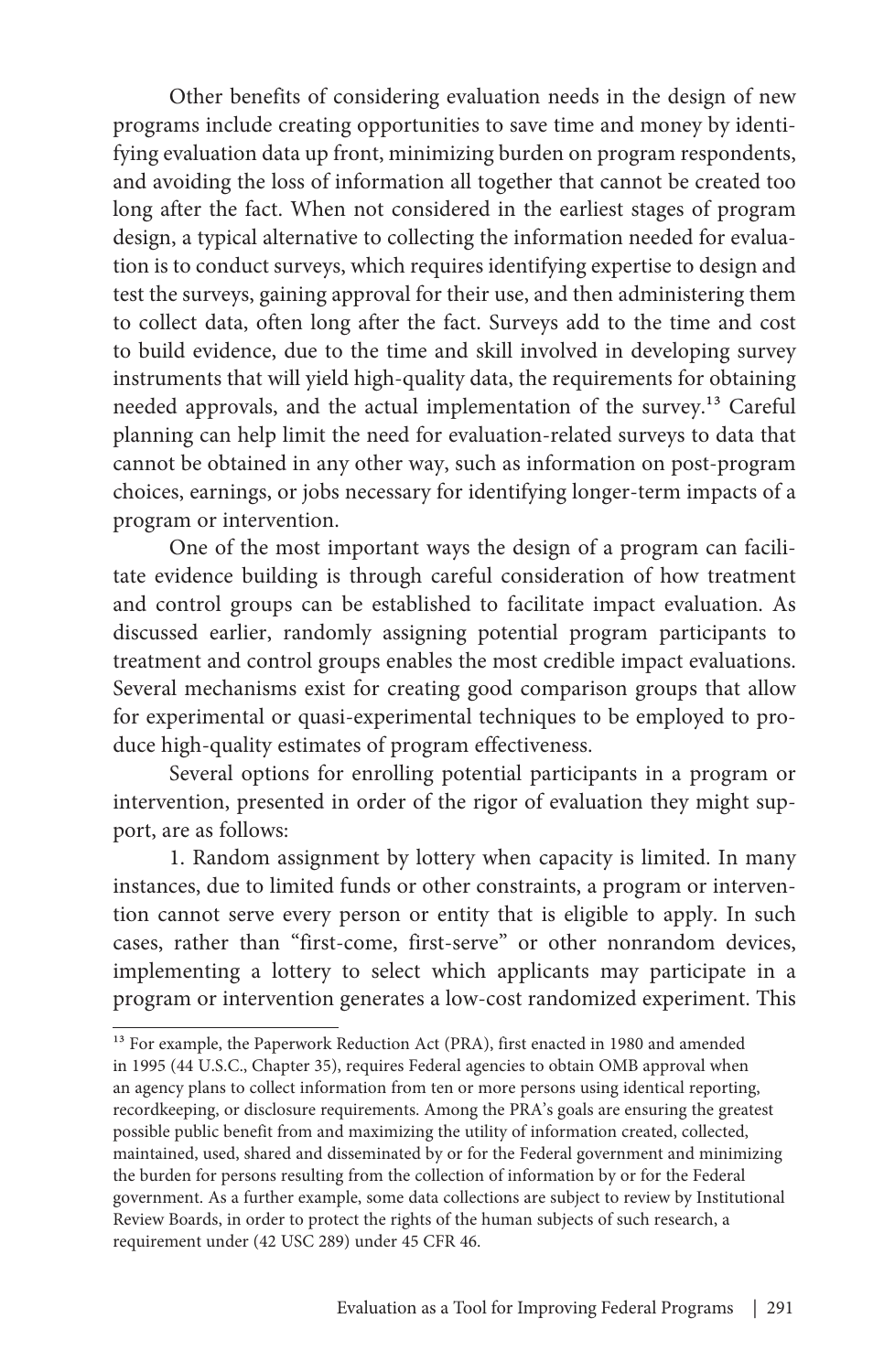strategy has been used recently to determine the impact of Medicaid access (Baicker et al. 2013), charter school attendance (Abdulkadiroglu et al. 2011), and small business entrepreneurship training (Benus et al. 2009). Note that the losers of the lottery need to be followed to track their outcome data.

2. Assignment based on a continuous "need score." A common objection to random assignment is that resources should be targeted to those with the greatest need, or those most likely to benefit. In this situation, program assignment might lend itself to a strong evaluation if it incorporates some sort of explicit, continuous, ranking of applicant need (or likely benefit), and bases program eligibility on some cutoff in need. For example, Ludwig and Miller (2007) study the effect of participating in Head Start on mortality rates for children by exploiting the fact that the Office of Economic Opportunity provided technical assistance to the 300 poorest counties in 1965. This created lasting differences in Head Start funding rates for counties with poverty levels just below and just above the poverty rate of the 300th poorest county. With this type of assignment rule, a regression discontinuity design can be used to study the impact of the program. The logic of the design is that individuals with "scores" just above and just below the threshold—in Ludwig and Miller, living in a county with a poverty rate just above or below the poverty rate of the 300th poorest county's rate—are likely to be similar to each other in ways that affect their outcomes, except that those just below receive the treatment (in this case, participation in Head Start). This design can deliver estimates of the effect of the program that are similar to randomized experiments.<sup>14</sup>

3. Staging the rollout of a large program. If a program will be introduced that will ultimately serve many participants spread across different geographic areas, or schools, or other natural groupings, staggering the rollout across time and space, with the rollout sequence chosen randomly, makes it much easier to evaluate. For example, suppose a mentoring program aimed at increasing college attendance will be introduced in a group of schools and the government hopes to learn about the effect of the program by estimating the change in college enrollment among students at the school before and after the program is introduced. If the program is introduced in only one school district, then any other changes that the school district introduced around the same time might affect the change in outcomes and bias the conclusion. Similarly, if the program is introduced in many different schools but all in the same year, then any other changes in policy, the economic climate, or other macro-economic conditions may be confounded

<sup>&</sup>lt;sup>14</sup> On the other hand, the estimates from an RDD strictly pertain only to the types of participants "near" the cutoff. To the extent the impact varies across participants with different levels of need, this can be a limitation.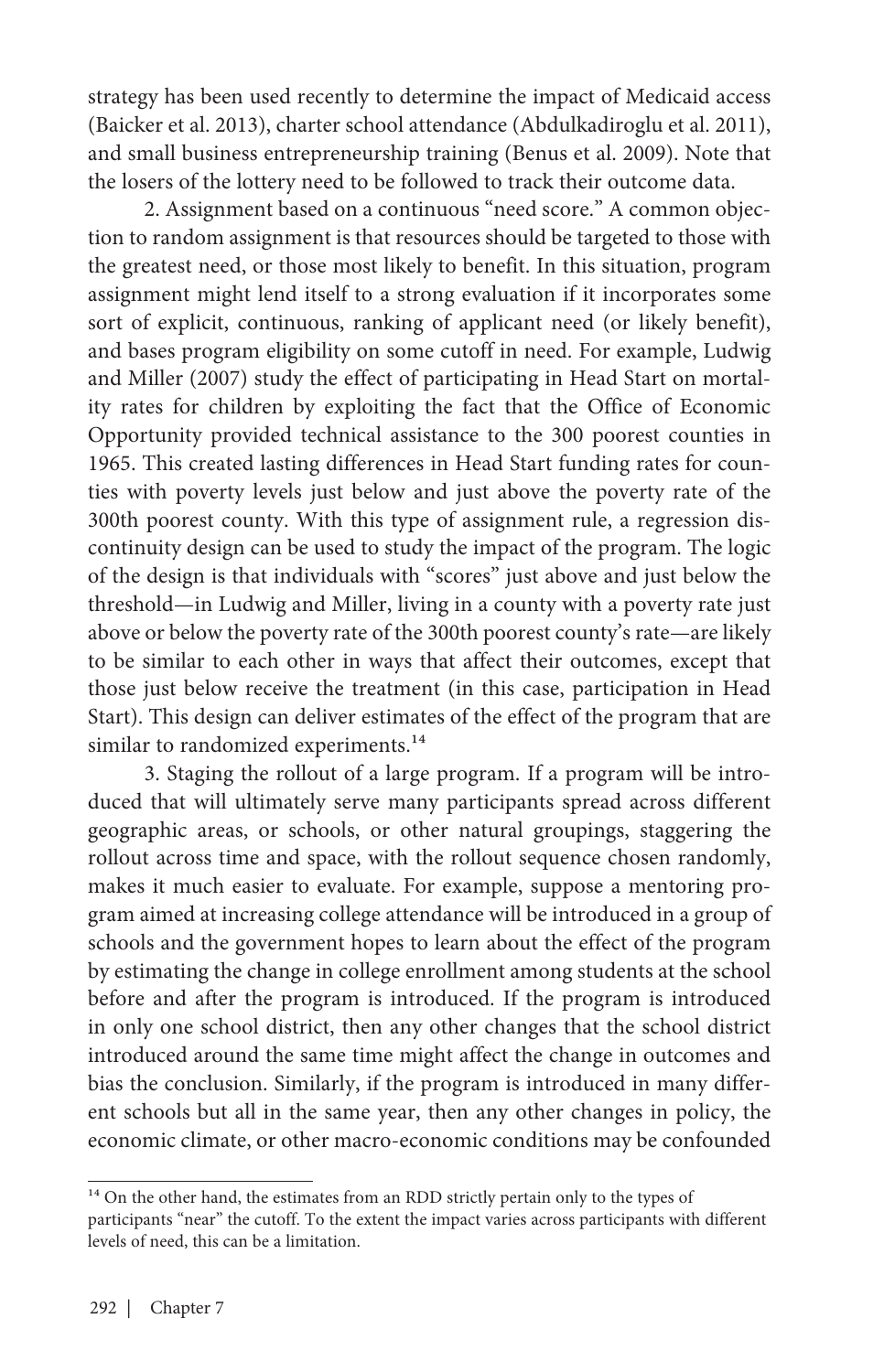with the treatment effect and thus may "bias" the estimate of the treatment effect. Staggering the rollout of the program over time and space, using randomization and possibly further matching treatment and control units based on observable characteristics, helps to control for these potential biases, and thus allows for better estimates of a program's impact. This strategy has been used by Rothstein (2010) to study the effect of extended unemployment benefits.

The three strategies above create experiments or quasi-experiments that lend themselves to high-quality impact evaluations. In the absence of such devices, evaluators need to acknowledge the differences that do exist between program (or intervention) participants and non-participants and to use statistical techniques like multivariate regression and matching to control for these differences. Since these strategies all attempt to compare the outcomes of program participants and non-participants with similar characteristics, the success of the evaluation will be determined by the availability of good information on the characteristics of the population that are most predictive of the outcome under study, as well as the reasons why individuals choose to participate in a program. However, for these strategies to work, the variation between the treatment and control groups after using statistical or matching techniques to control for differences between these groups must be plausibly unrelated to the outcomes of interest, except through the effect of the treatment. There needs to be some part of that variation between the treatment and control groups that operates like randomization.

*Existing Programs.* Designing programs to facilitate evaluation may be relatively simpler in new programs than in existing programs, due to program manager reluctance in the latter to trying new strategies, concerns about equity among participants if the control group receives no services, and other reasons. But experiences at several agencies demonstrate these barriers can be overcome. Lotteries for oversubscribed programs are as applicable in longstanding programs as in new ones (see for example the Jacob and Ludwig (2012) study on impacts of housing vouchers). However, increasing opportunities for evidence-based decisionmaking in programs that allocate funds to states on the basis of formulas remain especially challenging, because evaluations and evidence-based funding allocations are not a requirement of States receiving the funds. Waiver authorities or other mechanisms to incentivize evaluations in these programs are only available in a few instances. A control that could prompt State and local grant recipients to do evaluations in these types of programs is a legislated requirement that a certain portion of funds be set aside for evidence-based grants or models of delivery. For example, in the Senate Appropriations Bill for FY 2014, the Substance Abuse and Mental Health Services Administration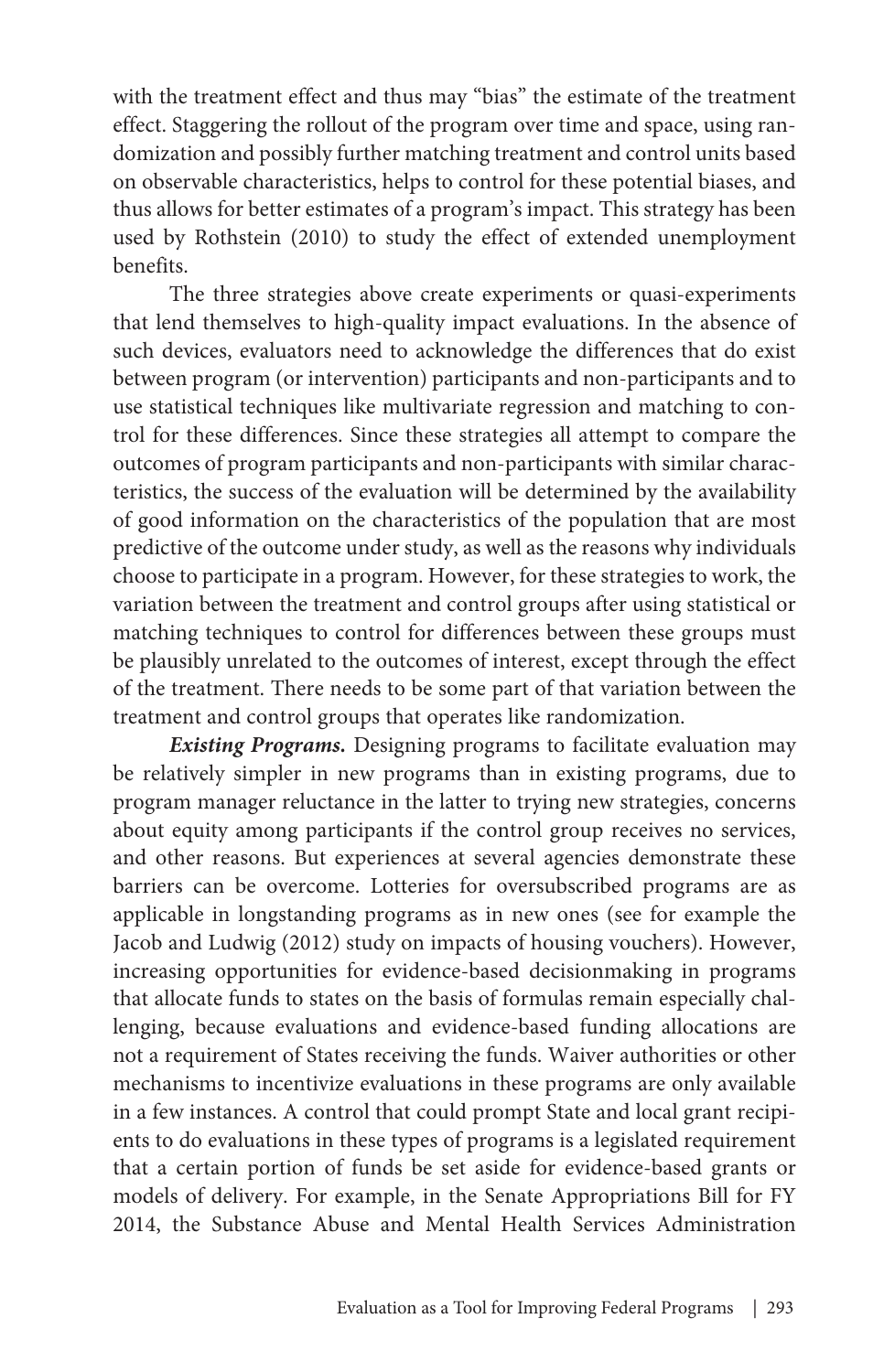mental health block grant programs included language defining a 5 percent set-aside for evidence-based grants.<sup>15</sup>

There is still work to be done to embed evaluation and evidence-based decision making into more programs. Agencies can focus evaluation efforts in those programs that can help ensure that the agency's most critical program and policy questions are addressed.<sup>16</sup>

## *Developing the Capacity to Link to Other Administrative and Survey Data Sources*

Increasingly, agencies are seeking opportunities to improve their evaluation approaches by supplementing their administrative program data with other available government data, where appropriate and while ensuring strong privacy protections. Using pre-existing data collected for other reasons, while maintaining strong privacy protections, provides a number of benefits. Several challenges arise when doing so, and the Administration is taking steps to address these challenges.

*Benefits of using existing data resources.* Using pre-existing administrative data collected for other reasons, while maintaining strong privacy protections, can help agencies answer important policy questions that could not otherwise easily be addressed with a single program database or survey. Administrative data provides the most complete and accurate source of information on program participation and can provide more accurate data on earnings, test scores, and other outcomes of interest. Indeed, the benefits of using pre-existing administrative data for evaluation and other statistical purposes have been widely acknowledged for some time. Data from multiple sources have been used in a number of impact evaluations, primarily to identify the characteristics of treatment and control groups, identify outcome variables which indicate the impacts of treatments, reduce study costs and reduce the burden on study participants by avoiding the need to collect the data via another survey (Coalition for Evidence-Based Policy 2012; Finkelstein et al. 2012; Bettinger et al. 2009; Jacob and Ludwig 2012). Linked datasets are also facilitating current evidence-building efforts in various agencies, such as in the Department of Health and Human Service's Office of Child Support Enforcement, which is currently implementing a child support-led employment services demonstration project with a random assignment impact evaluation (where treatment consists of extra services under the program, and the control group receives regular services that are available) and a cost-benefit analysis. The planned evaluation will draw on

<sup>15</sup> S. 1284, Report No. 113–71.

<sup>&</sup>lt;sup>16</sup> Recognizing that agencies operate with scarce resources, OMB has encouraged agencies to adopt such a focus (OMB 2013b).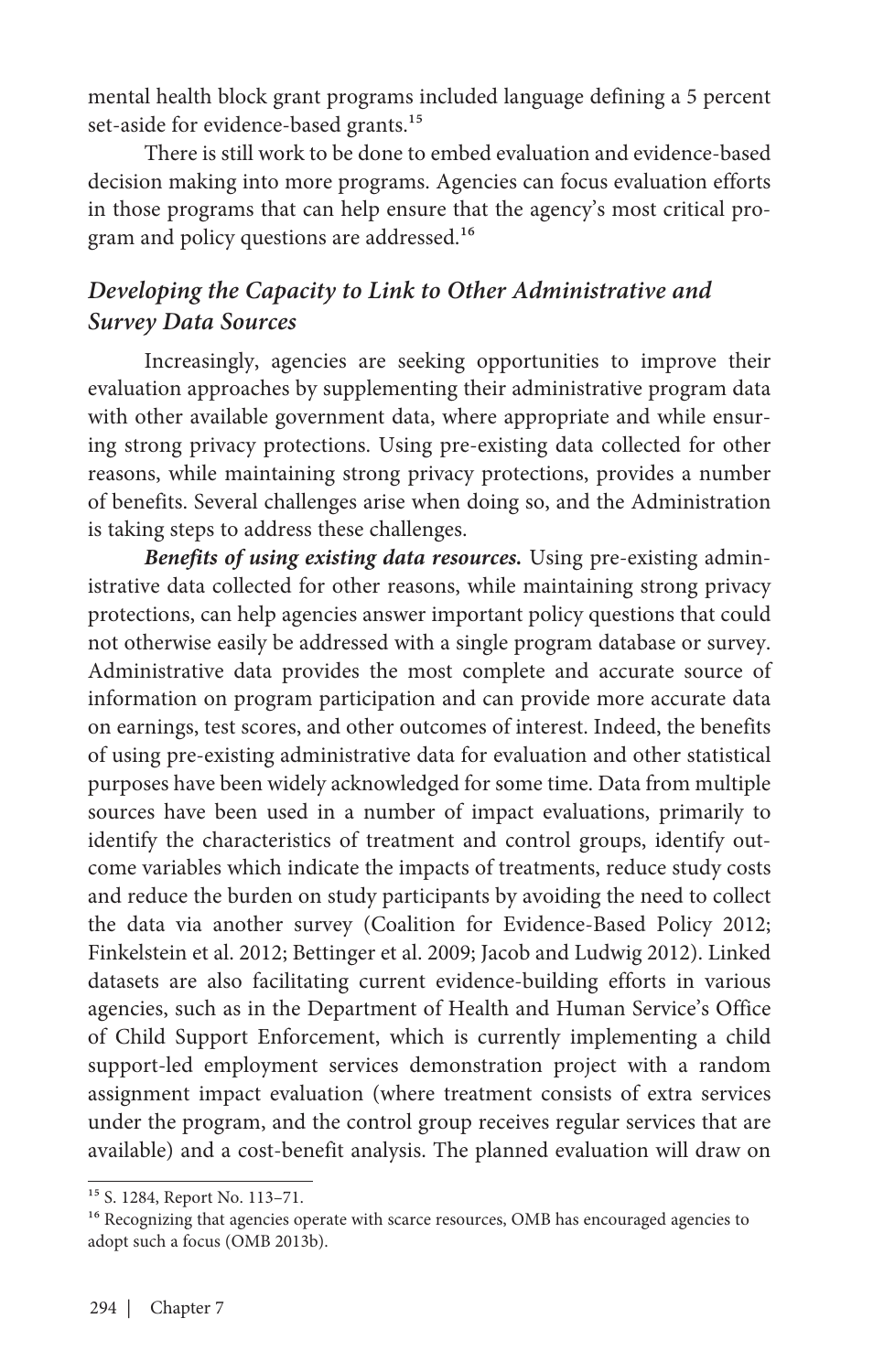unemployment insurance wage and benefit records, as well as State administrative data on benefits in the Supplemental Nutrition Assistance Program and other public assistance programs, criminal justice system data and other data to more cost-effectively and accurately determine the effectiveness and the true costs and benefits of the program. As another example, HUD and HHS are pilot-testing links between HUD administrative data and HHS Medicare/Medicaid data, to build evidence on opportunities to improve the health of Medicare/Medicaid beneficiaries in HUD-assisted housing as well as the impact of housing assistance on health.

*Challenges and Solutions.* Nevertheless, accessing administrative data for these statistical uses is challenging. These data are collected to facilitate day-to-day program operations, including developing performance measures. Unless evaluation needs are considered in the database design stage, however, the meaningfulness of administrative data for conducting rigorous evaluation may be limited. Also, data definitions can vary dramatically across datasets; especially with State-level data, the definitions often vary across states and even counties. Aside from definitional differences, the quality of programmatic data—its completeness and accuracy—can vary dramatically across datasets. Significant data-quality gaps or errors can compromise analysis. It can also be costly to negotiate access to data on a state-by-state basis.

One key practical challenge is that agencies, in an attempt to be privacy sensitive, may not include in program databases unique identifiers for program applicants and participants. Such unique identifiers facilitate linking to data provided by subjects through other programs or even for the same program over time. Linking datasets through name and address matching or matching on other less unique variables can introduce bias and render the linked data unusable for rigorous analysis. While some agencies have an established history of allowing use of data (including identifying information) for statistical purposes, in many cases access to such data is not readily available due to real or perceived legal, policy, or operational barriers.<sup>17</sup> In some cases, extensive negotiations with the agency responsible for the data are needed to gain access to the data for use in evaluation studies; sometimes the efforts are not successful even after months or years of negotiations.

<sup>&</sup>lt;sup>17</sup> One legal barrier is that when a program's authorizing statute is silent about whether access to data can be provided for statistical purposes (which includes evaluation), agencies need to make a determination about allowable uses. In such cases, agencies may conservatively interpret the lack of an express authority as a prohibition on providing data to another agency. However, as discussed in OMB memorandum M-14-06, agencies may be able to provide the data under their general statutory authority (OMB 2014).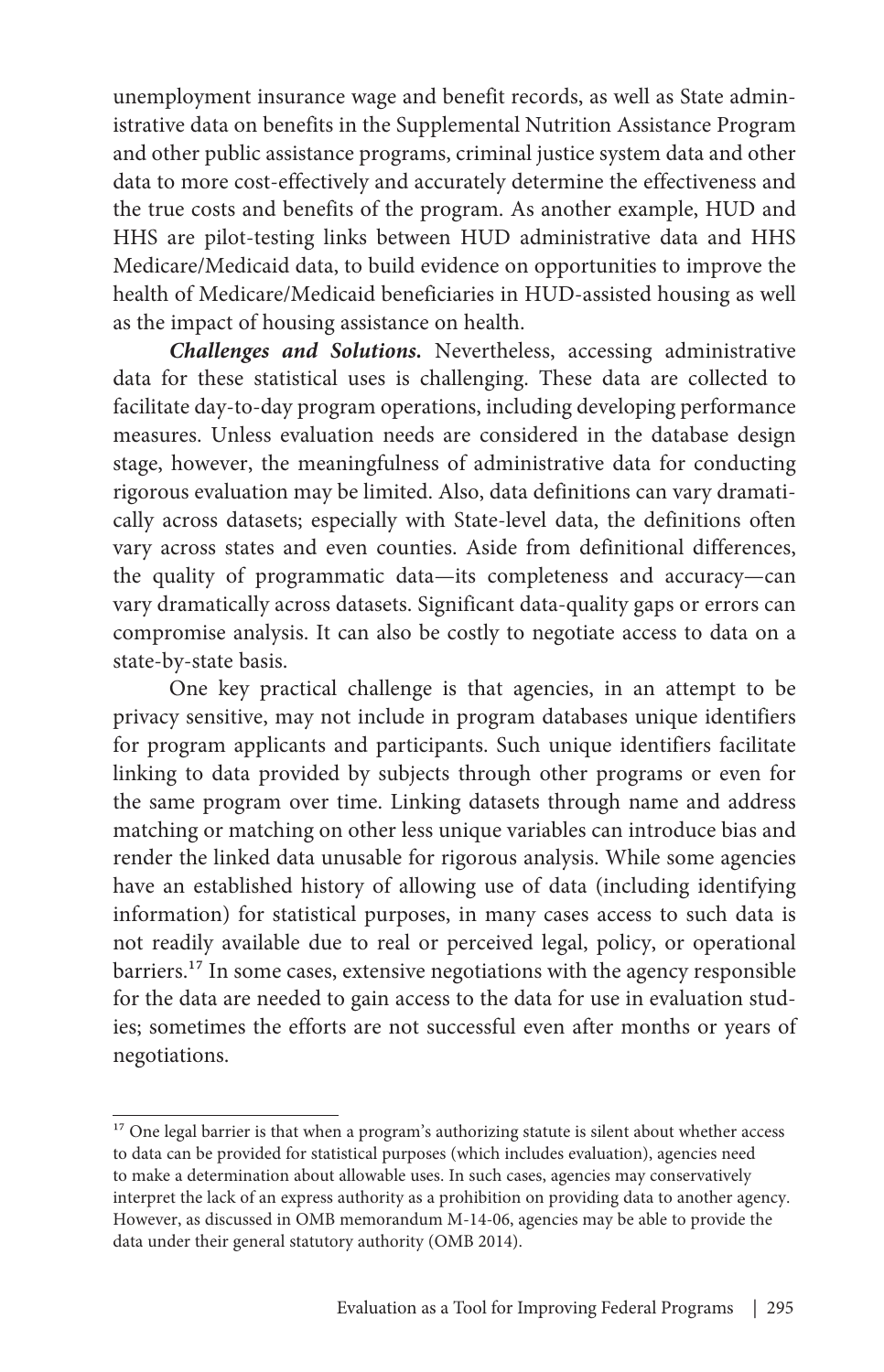To help address these barriers, the OMB recently issued guidance to assist both program and statistical agencies (and statistical components within agencies) in increasing the opportunities to use administrative data for statistical purposes, which includes evaluation.<sup>18</sup> In part, this guidance requires government departments to engage both program and statistical agencies in identifying administrative datasets of potential value for statistical purposes; communicating the importance to staff of promoting the use of administrative data for statistical purposes; and identifying several datasets with the most value for statistical purposes but which are not currently being provided, along with descriptions of critical barriers that appear to preclude providing access for statistical purposes. The guidance also offers tools to help agencies in these tasks, including guidance in understanding relevant legal requirements, a tool to facilitate more efficient interagency agreements, and a tool to assess administrative data quality developed under the auspices of the Federal Committee on Statistical Methodology. Departments must also report to the OMB on their efforts to foster collaboration and increase access to administrative data for statistical purposes.

### *Facilitating Researcher Access to Federal Data while Protecting Privacy*

Some agencies have developed ways for researchers to access Federal data for statistical purposes in secure research environments that preserve the confidentiality of individual records. The Census Bureau and National Center for Health Statistics operate secure research data centers, in which qualified researchers with approved projects can use micro-data files for statistical research. The Retirement Research Consortium is a key tool that the Social Security Administration uses to facilitate policy-relevant research on retirement and Social Security. The consortium comprises three competitively selected research centers based at the University of Michigan, Boston College, and the National Bureau of Economic Research. The centers perform valuable research and evaluation of retirement policy, disseminate results, provide training and education awards, and facilitate the use of SSA's administrative data by outside researchers. Nonetheless, due to confidentiality restrictions, uneven interpretations of laws governing privacy of data provided to the government, and other reasons, many data sets remain

<sup>&</sup>lt;sup>18</sup> Statistical purposes is defined in footnote 2 of the OMB memorandum M-14-06 (OMB 2014): [it] refers to "the description, estimation, or analysis of the characteristics of groups, without identifying the individuals or organizations that comprise such groups," (PL-107-347, Title V—Confidential Information Protection and Statistical Efficiency Act (CIPSEA), Section 502 (9)(A)). Statistical purposes exclude "any administrative, regulatory, law enforcement, adjudicatory, or other purpose that affects the rights, privileges, or benefits of a particular identifiable respondent" (PL-107-347, Title V—CIPSEA, Section 502 (5)(A)).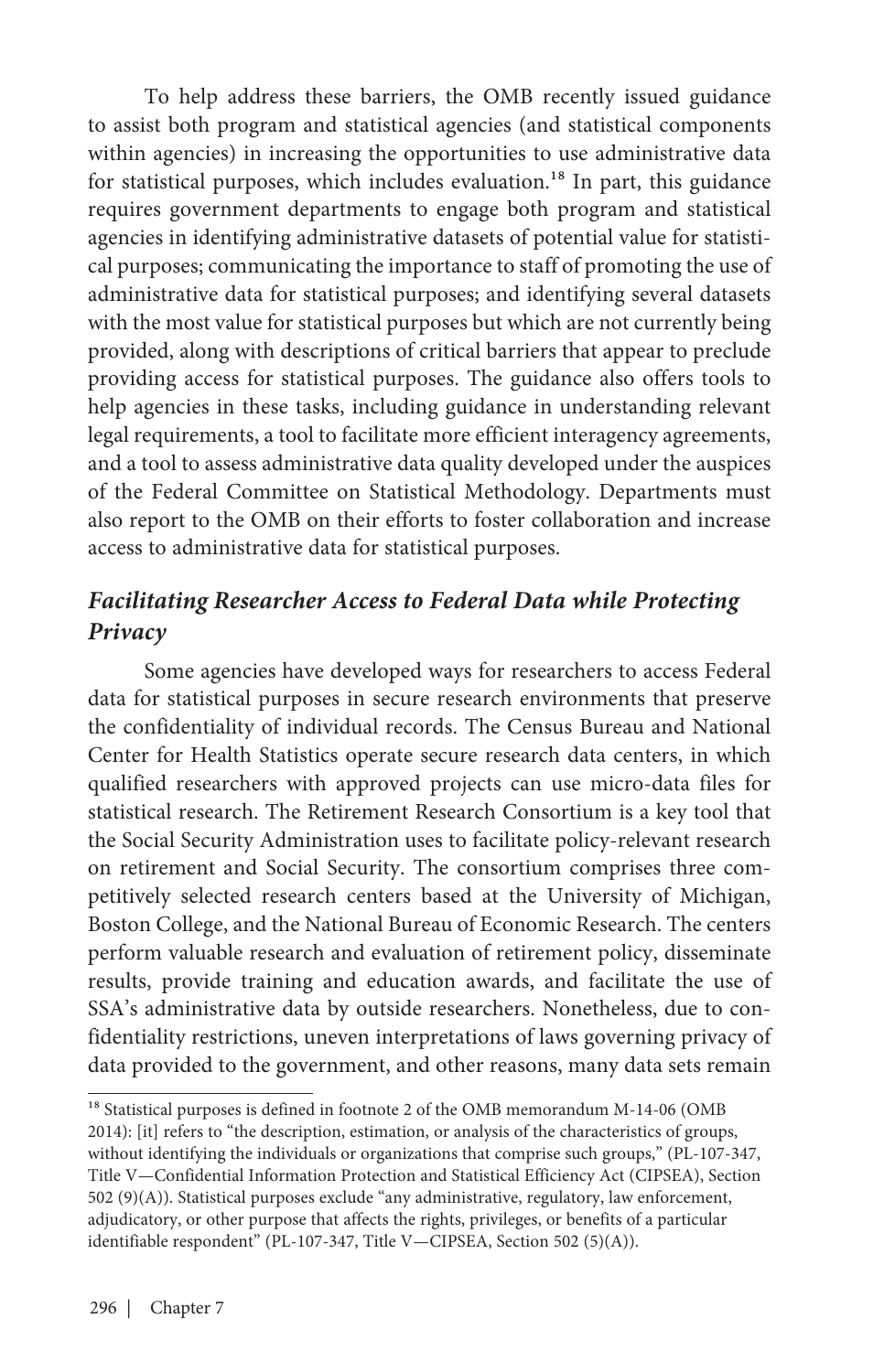hard for researchers to access for statistical uses, and opportunities to link to researcher-collected data remain limited.

This Administration is committed to improving opportunities for researcher access in ways that fully maintain privacy protections of Federal program participants. HHS' Centers for Medicare and Medicaid Services' (CMS) Virtual Research Data Center is an innovative example of ways agencies are working to improve access to Federal agencies for their own use and for their grantees carrying out federally sponsored research activities. In late 2013, the Virtual Research Data Center began providing users with a dedicated workspace where they can upload external files and use them with CMS data to run analyses and download aggregate statistical files to their workstations. This model is a more-efficient, less-expensive, more-flexible and more-secure way for researchers to access a variety of Medicare and Medicaid program data, relative to the existing approach that entails cutting, encrypting, and shipping large quantities of information.

#### **Conclusion**

Whatever the findings, rigorous evaluations provide critical and credible feedback about whether the current design of a program is effective or whether program modifications are needed so that important program goals are met. Indeed, in some fields—including business and medicine—the vast majority of randomized controlled trials used to evaluate the efficacy of interventions and strategies find no positive effects of interventions (Coalition for Evidence-Based Policy 2013). Rigorous impact evaluations serve as important learning tools to guide management decisions about program investments. The Administration continues to support the use of these tools, broadly and often, to facilitate continuous improvement in government programs as well as to identify best practices and effective new approaches that can be shared with organizations delivering services funded with Federal dollars.

Over the last five years, Federal agencies have increasingly used rigorous impact evaluations to inform program decisions, including how to improve programs. Agencies are trying new approaches when the evidence indicates existing strategies are not yielding sufficiently positive impacts on important outcomes. They are restructuring programs to increase their effectiveness when evidence shows new strategies produce better results, and are developing evidence where an insufficient evidence base exists. And they are scaling up approaches that work, improving public policy and people's lives. As part of this effort, agencies are improving the collection and comparability of data to provide new opportunities for evaluation. They are